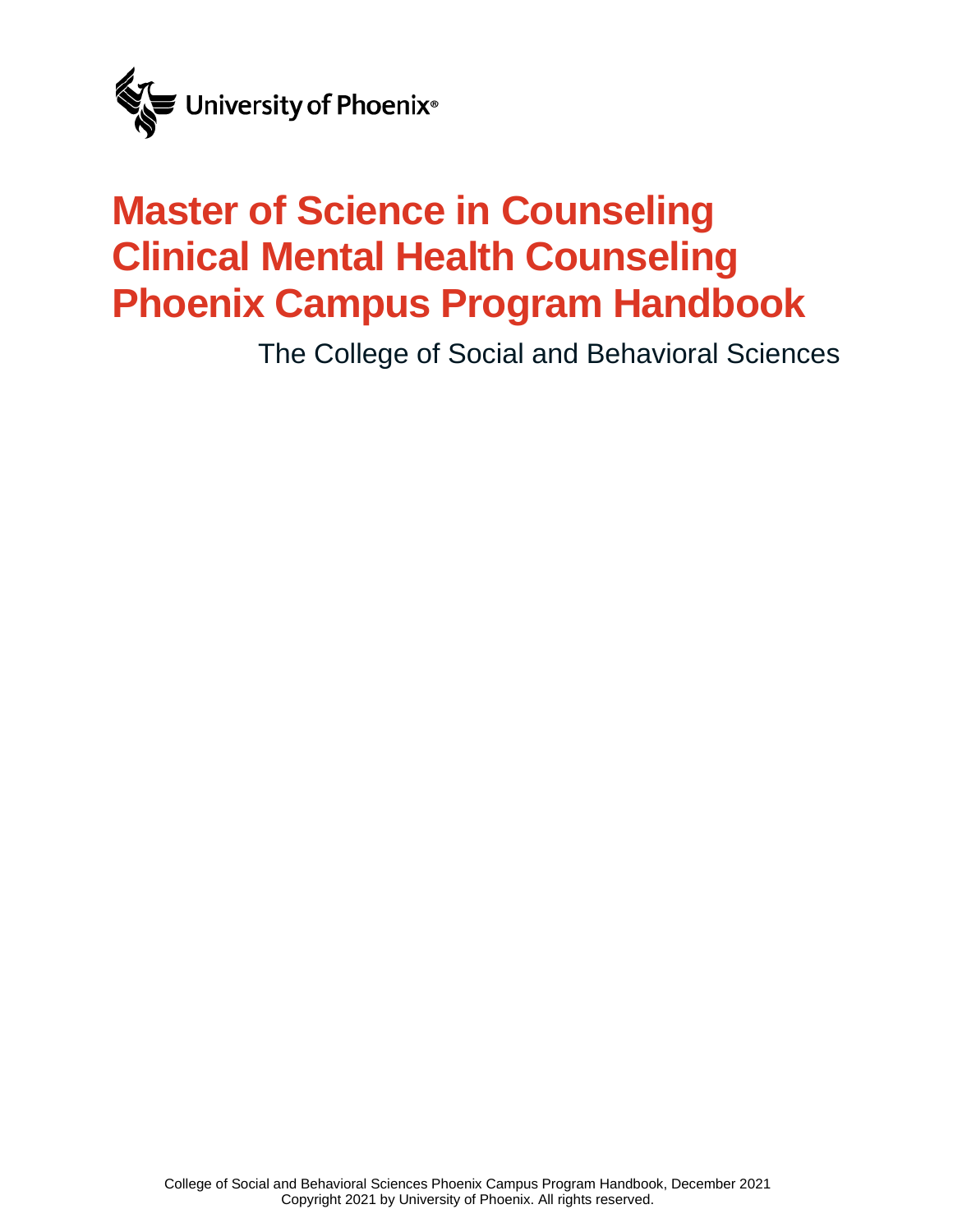## <span id="page-1-0"></span>**Table of Contents**

### Contents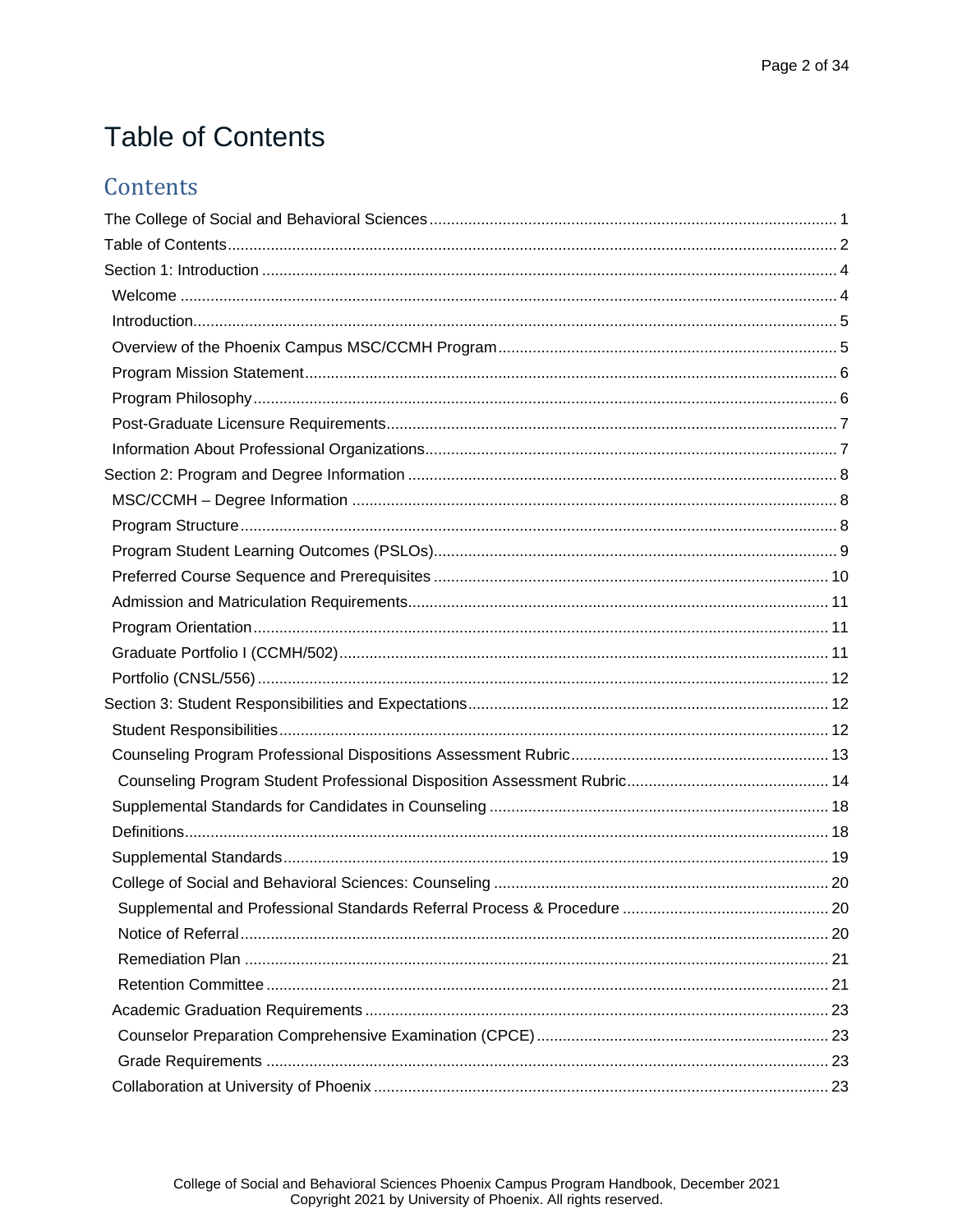| University of Phoenix Master of Science in Counseling Statement of Acknowledgement and |  |
|----------------------------------------------------------------------------------------|--|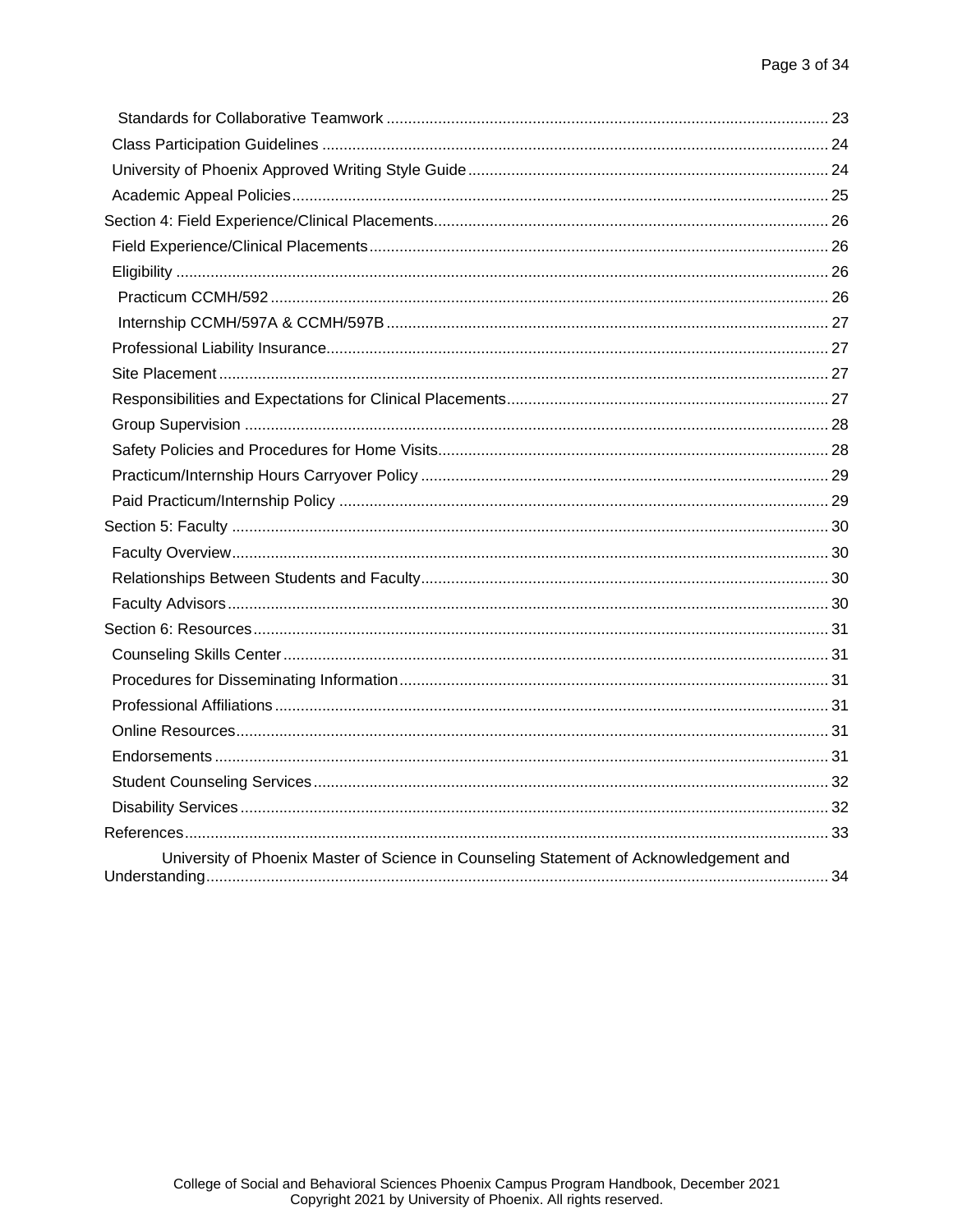## <span id="page-3-0"></span>Section 1: Introduction

### <span id="page-3-1"></span>**Welcome**

Welcome to the University of Phoenix online Master of Science in Counseling Clinical Mental Health (MSC/CCMH) program. You have joined a community of counseling professionals and educators committed to providing you with a collaborative, scholarly and practitioner-oriented academic and clinical experience. University of Phoenix cultivates an award-winning multicultural environment of mutual respect. In accordance with CACREP standards, our CCMH program maintains a low faculty-to-student ratio or 1 to 12 or lower, which allows for engagement with you, our students, via ongoing dialogue for personal mentoring as well as for collaborative inquiry and practice. Our comprehensive, rigorous, and research-based curriculum is designed to build your professional counselor identity and prepare you for state licensure.

You will be supported and guided through the theoretical knowledge and clinical skills development of each phase of the degree program. On behalf of the CCMH faculty and the entire College of Social and Behavioral Sciences, I wish you much success in this program.

Sincerely,

Christina Neider, Ed.D.

Dean, College of Social and Behavioral Sciences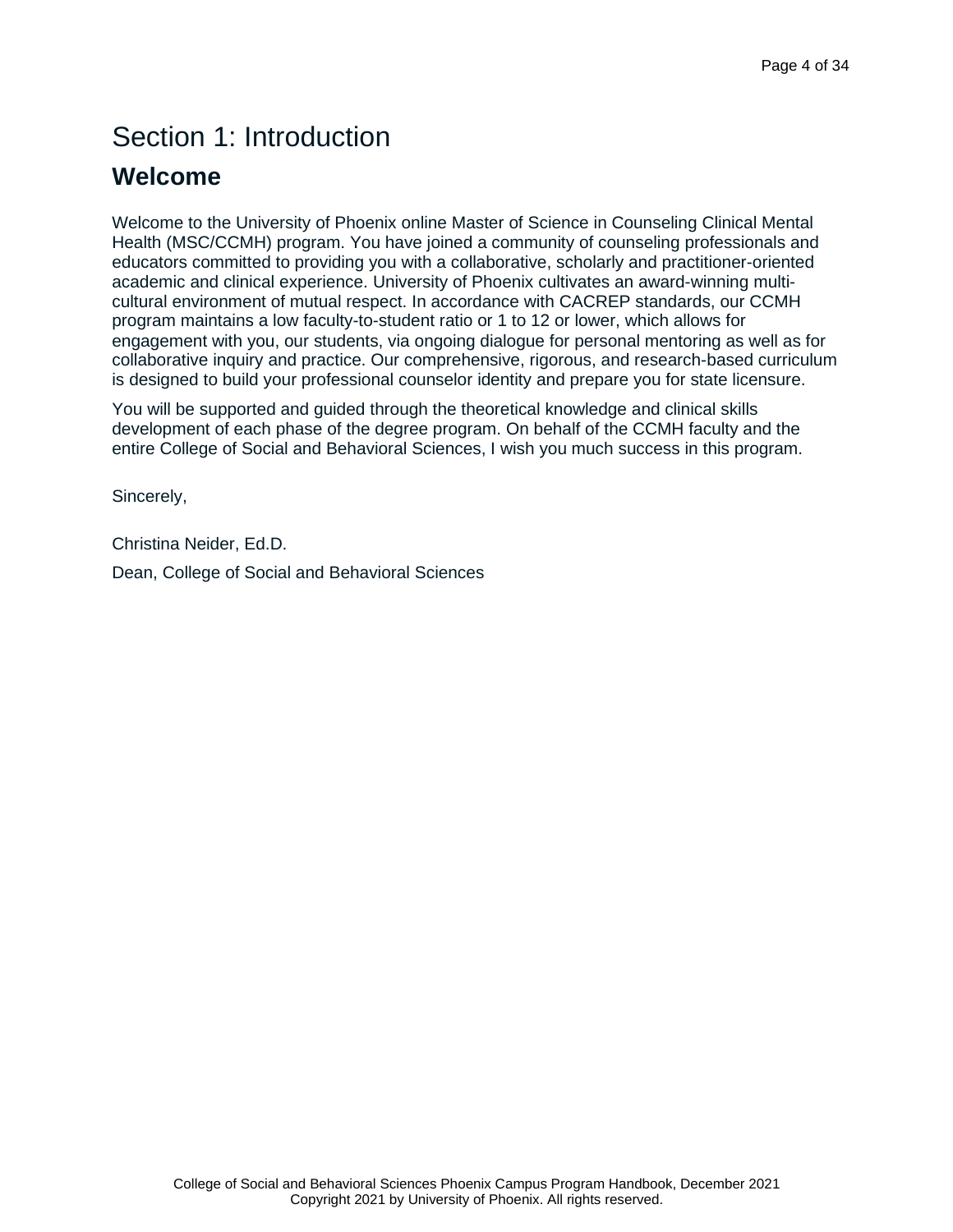### <span id="page-4-0"></span>**Introduction**

This handbook outlines areas critical to effective student learning in the Master of Science in Counseling Clinical Mental Health (CCMH v1) Phoenix Campus program. Students should use this handbook, along with other UOPX student resources and materials as a resource guide as they progress through their program.

### <span id="page-4-1"></span>**Overview of the Phoenix Campus MSC/CCMH Program**

Our Phoenix, AZ campus MSC/CCMH program is accredited by the Council for Accreditation of Counseling and Related Educational Programs (CACREP) with a curriculum designed to meet educational standards for Board certification as a National Certified Counselor (NCC) and Arizona state licensure.

The American Counseling Association (ACA, 2018) provides the following definition of professional counseling as a foundation for the MSC/CCMH degree: "Counseling is a professional relationship that empowers diverse individuals, families, and groups to accomplish mental health, wellness, education, and career goals."

The Phoenix campus MSC/CCMH program at University of Phoenix meets the needs of the working adult professional who will benefit from a graduate education in counseling. Because counseling and jobs requiring counseling skills have an above-average expected growth in both the public and private sectors through the first quarter of the 21st century, according to the Bureau of Labor Statistics, students from diverse settings and backgrounds will find the interpersonal communication and therapeutic skills they master in this program useful in enhancing their careers.

The Phoenix campus MSC/CCMH program is a 60-credit degree that prepares graduates to work as practitioners with diverse clients in various mental health environments, including private practice, hospitals, and public and private mental health agencies.

Students learn the foundations of counseling including theories and their application with groups and individuals; assessment and evaluation; counseling and consultative relationships; career planning; research methods; legal and ethical concerns; trauma and crisis; and program development, implementation, and evaluation. The program addresses critical issues facing clinical mental health counselors and includes supervised practicum and internship experiences where students obtain practical experience prior to graduation. Students in the program must pass the Counselor Preparation Comprehensive Examination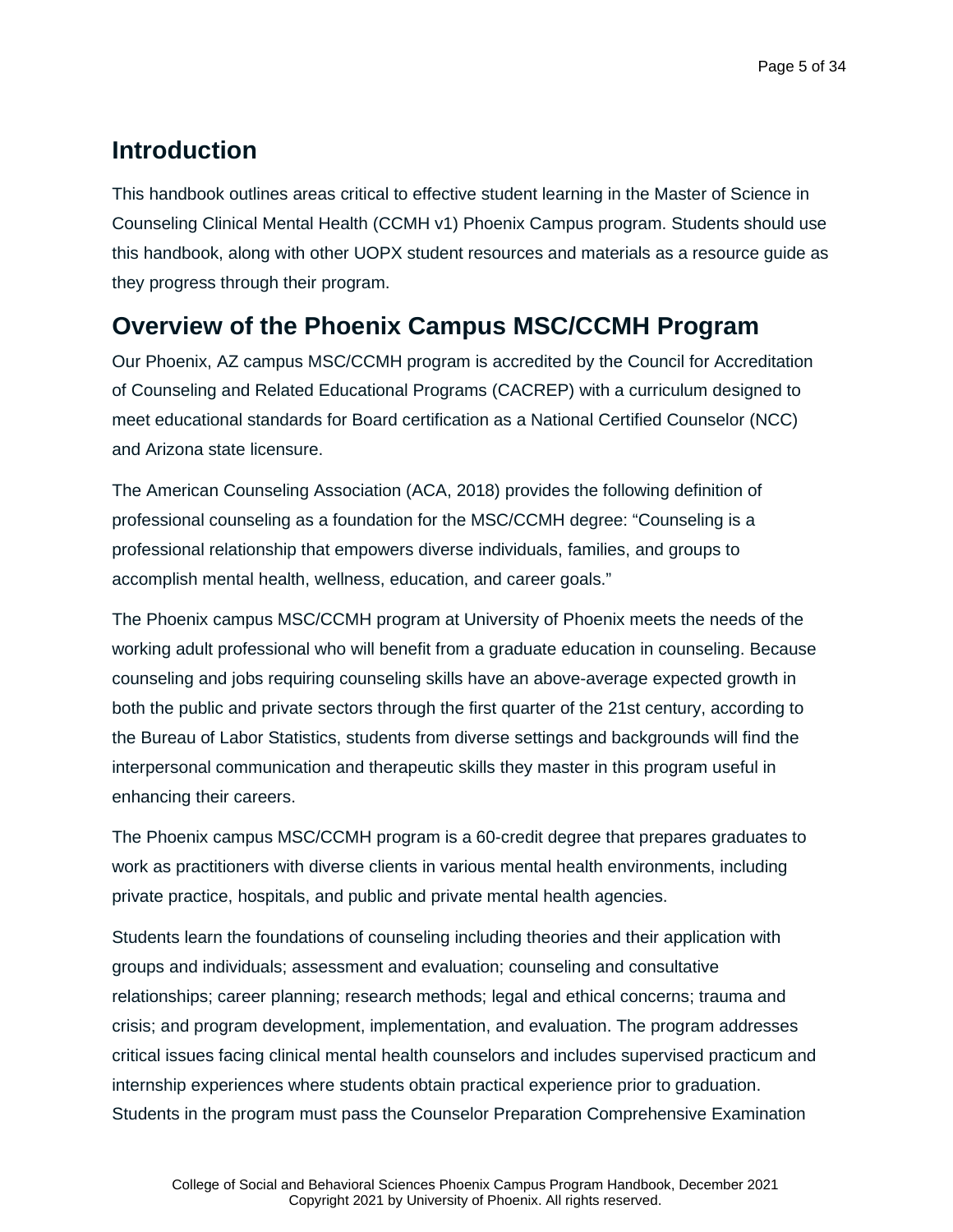(CPCE) as part of the graduation requirements.

### <span id="page-5-0"></span>**Program Mission Statement**

The mission of the Master of Science in Counseling Clinical Mental Health program is to prepare confident, competent, and self-reflective clinical mental health counselors with the professional dispositions, and demonstrated knowledge and skills in all of the following areas:

- Professional counseling orientation and ethical practice
- Social and cultural diversity
- Human growth and development
- Career development
- Counseling and helping relationships
- Group counseling and group work
- Assessment and testing
- Research and program evaluation

Furthermore, students who are preparing to specialize as clinical mental health counselors will demonstrate foundational knowledge and skills necessary to address a wide variety of client issues within the context of the clinical mental health counseling practice.

### <span id="page-5-1"></span>**Program Philosophy**

Commitment to standards of excellence and a quality curriculum are the core beliefs of the faculty and administration of the Phoenix campus MSC/CCMH Program. The program, faculty, and staff respond to community needs by providing a practical course of study and clinical experiences that prepare students to be competent and ethical practitioners. The Phoenix campus MSC/CCMH program contributes needed counseling services to the local community through partnership with local agencies who provide clinical placements for our students and by providing free counseling services to the local community in our Counseling Skills Center. The Phoenix campus MSC/CCMH program also contributes to the community by providing continuing education opportunities.

Students are prepared to become counseling professionals committed to the ideals of working with people in therapeutic relationships. Students find themselves immersed in educational and clinical systems training that provide opportunities to practice a broad range of skills. Exposure to developmental and systemic models, with a balance of theory and practical application, is at the core of the counseling student experience. Additionally, students are introduced to and held responsible for adhering to core values of the counseling profession as contained in the American Counseling Association (ACA) Code of Ethics.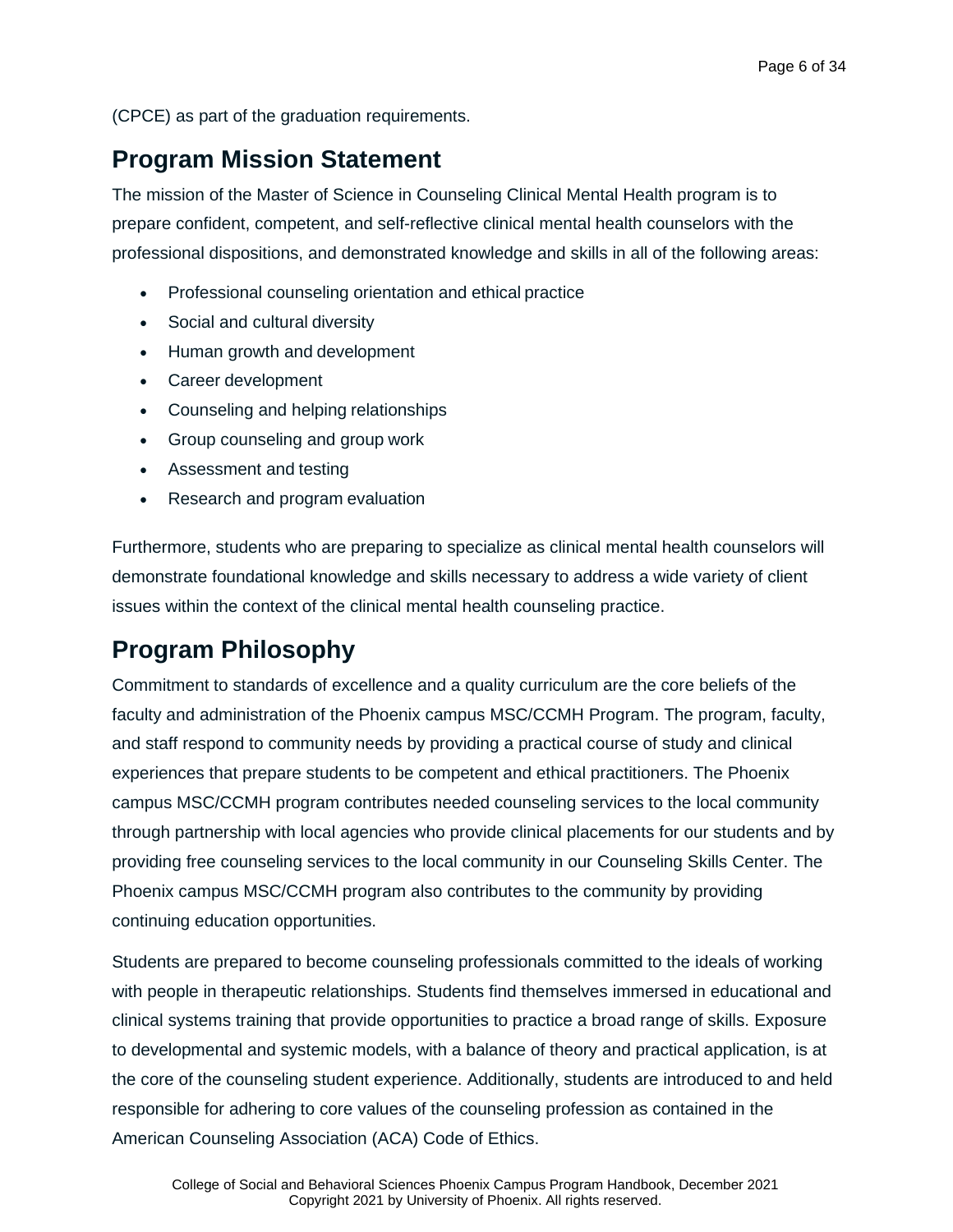Phoenix campus MSC/CCMH faculty provide a collaborative learning environment where students gain understanding and experience in counseling with diverse populations. Faculty members are culturally diverse practitioners who model the behaviors and attitudes fostered by the program.

### <span id="page-6-0"></span>**Post-Graduate Licensure Requirements**

Our CACREP accredited Phoenix Campus CCMH curriculum prepares students for licensure eligibility in Arizona. Licensure requirements are unique to each state. Students are encouraged to stay updated on the licensure requirements in any state in which they intend to practice. Please refer to [State Licensure Requirements](https://www.phoenix.edu/colleges/college-of-humanities-and-sciences/state-requirements.html) for information about licensure in other states.

### <span id="page-6-1"></span>**Information About Professional Organizations**

The Phoenix campus MSC/CCMH program promotes and facilitates the development of a strong professional identity between and amongst counselors. Students are encouraged to join and participate in the American Counseling Association (ACA) and its branches and divisions. A benefit of ACA membership is that current students who are members of ACA are eligible to receive free professional liability insurance. Students are required to provide proof of liability insurance prior to entering a practicum or internship course.

The ACA offers counseling resources and serves as a platform for national leadership and advocacy for the counseling profession. In addition to the parent organization, the ACA includes 18 chartered divisions, four regions and 56 chartered branches in the US, Europe, and Latin America.

State branches of these professional organizations advocate for counselors at the state level and typically provide continuing education opportunities for the counseling community. Students can become involved in their choice of professional affiliation at the national and state levels by attending meetings and conferences, joining committees, offering input, volunteering, submitting manuscripts to journals, and submitting presentations for conferences. Phoenix campus faculty members are actively involved as leaders in the Arizona Counseling Association (AZCA).

For additional information about professional organizations, please see the [College of Social](https://ecampus.phoenix.edu/secure/aapd/css/resources/)  [and Behavioral Sciences resource page.](https://ecampus.phoenix.edu/secure/aapd/css/resources/)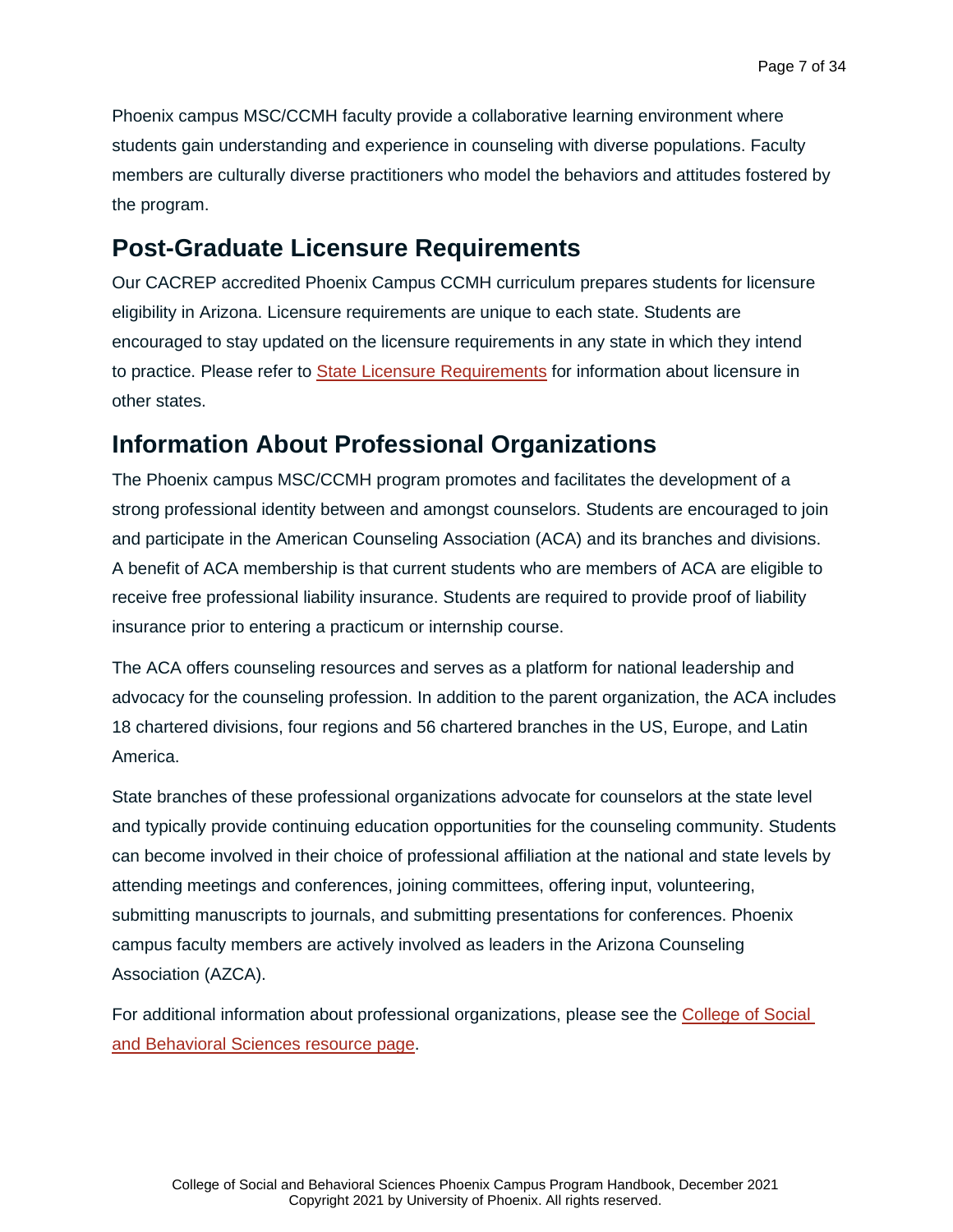## <span id="page-7-1"></span><span id="page-7-0"></span>Section 2: Program and Degree Information **MSC/CCMH – Degree Information**

Our students are expected to be dedicated learners who are ready to embrace multiple roles, systems, settings, and situations, diversity, advocacy, and leadership.

Phoenix campus MSC/CCMH program faculty include fulltime counselor educators, working practitioners, and leaders in the field dedicated to ethical practice in teaching, supervision, research, scholarship, advocacy, clinical practice, service, and leadership.

The Phoenix campus CCMH Program is CACREP accredited, and the CACREP standardsbased curriculum requires professional counseling knowledge and skills development and personal growth and self-reflection, which are carried into supervised clinical experiences. Assessment of knowledge, skills, and dispositions necessary for ethical counseling practice is constantly monitored throughout the program.

Faculty supervision utilizes a decision-making model that supports personal growth and requires self-awareness about ethical issues in establishing and maintaining a therapeutic alliance.

### <span id="page-7-2"></span>**Program Structure**

Curriculum, course work, and clinical experience combine to produce theoretical knowledge, critical thinking skills, affective awareness, ethical development, and counseling skills. These outcomes are based on accepted CACREP standards emphasizing programmatic attention to counselor professional identity and ethics, social and cultural diversity, human growth and development, career development, helping relationships, group work, assessment, research, and program evaluation. Outcome-based assessments of core counseling competencies are ongoing throughout the program. For that reason, the practicum/internship courses are completed at the end of the required course sequence. The Phoenix campus MSC/CCMH program is an in-person, 37-month degree including practicum and internship requirements. Depending on the subject matter and the competencies to be developed, the program utilizes a variety of delivery formats, including synchronous group supervision via the Collaborate feature in the online classroom, Blackboard® Ultra. Multimodal delivery methods may also involve, but are not limited to:

- Class lecture
- Assigned readings
- Role-plays
- Small in-class group work
- Class Discussion
- Small group collaborative presentations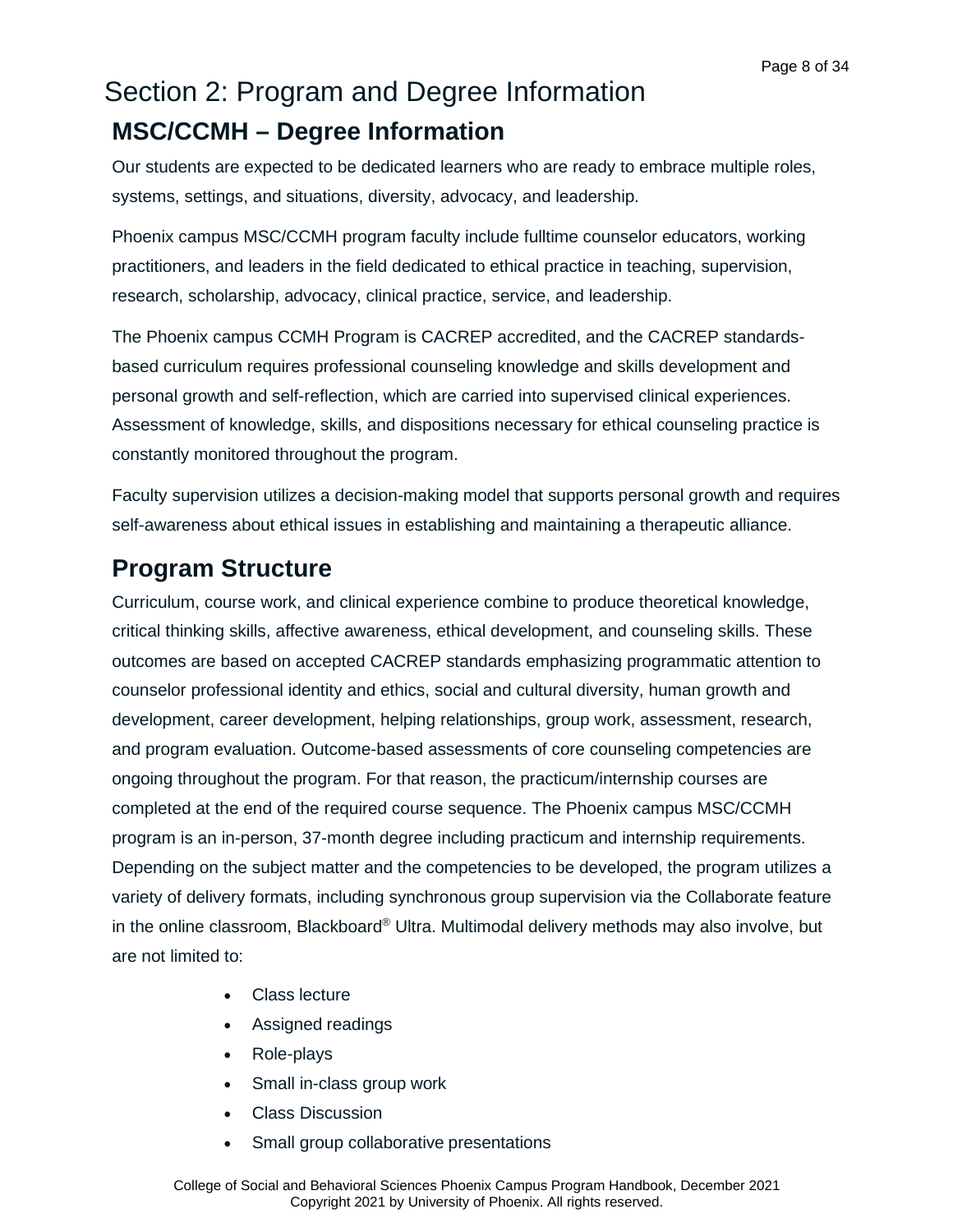- Small group and independent research
- Collaborative exercises
- Access to an electronic chat room to discuss materials with other class members and faculty
- Written assignments
- Quizzes and in-class exams
- Critical thinking activities
- Synchronous individual supervision

Because of the compressed timeframe and therefore intensive nature of graduate courses at University of Phoenix, students are encouraged not to take more than one course at a time (doubling up). In addition to classroom time, out-of-class time is required for homework, project activities, and comprehensive clinical coursework.

## <span id="page-8-0"></span>**Program Student Learning Outcomes (PSLOs)**

Program Student Learning Outcomes (PSLOs) are statements that describe the knowledge, skills, or abilities that students will be able to demonstrate upon completion of a specific program of study. Each is intended to describe a skill that can be measured by faculty in multiple ways throughout the program curriculum. PSLOs include:

- 1. Professional Counseling Orientation and Ethical Practice: Students will develop a professional identity as an advocate and steward for the counseling profession.
- 2. Social and Cultural Diversity: Students will integrate social and cultural diversity competencies into their practice as a professional counselor.
- 3. Human and Growth Development: Students will integrate human growth and development theories and principles into their counseling practices.
- 4. Career Development: Students will integrate career development theories and principles into their counseling practices.
- 5. Counseling and Helping Relationships: Students will integrate counseling theories, models, and techniques into their counseling practices.
- 6. Group Counseling and Group Work: Students will integrate group counseling theories and practices into their counseling practices.
- 7. Assessment and Testing: Students will execute counseling assessment and testing processes and procedures to guide their practice as a clinical mental health counselor.
- 8. Research and Program Evaluation: Students will evaluate research and programs toinform counseling practice.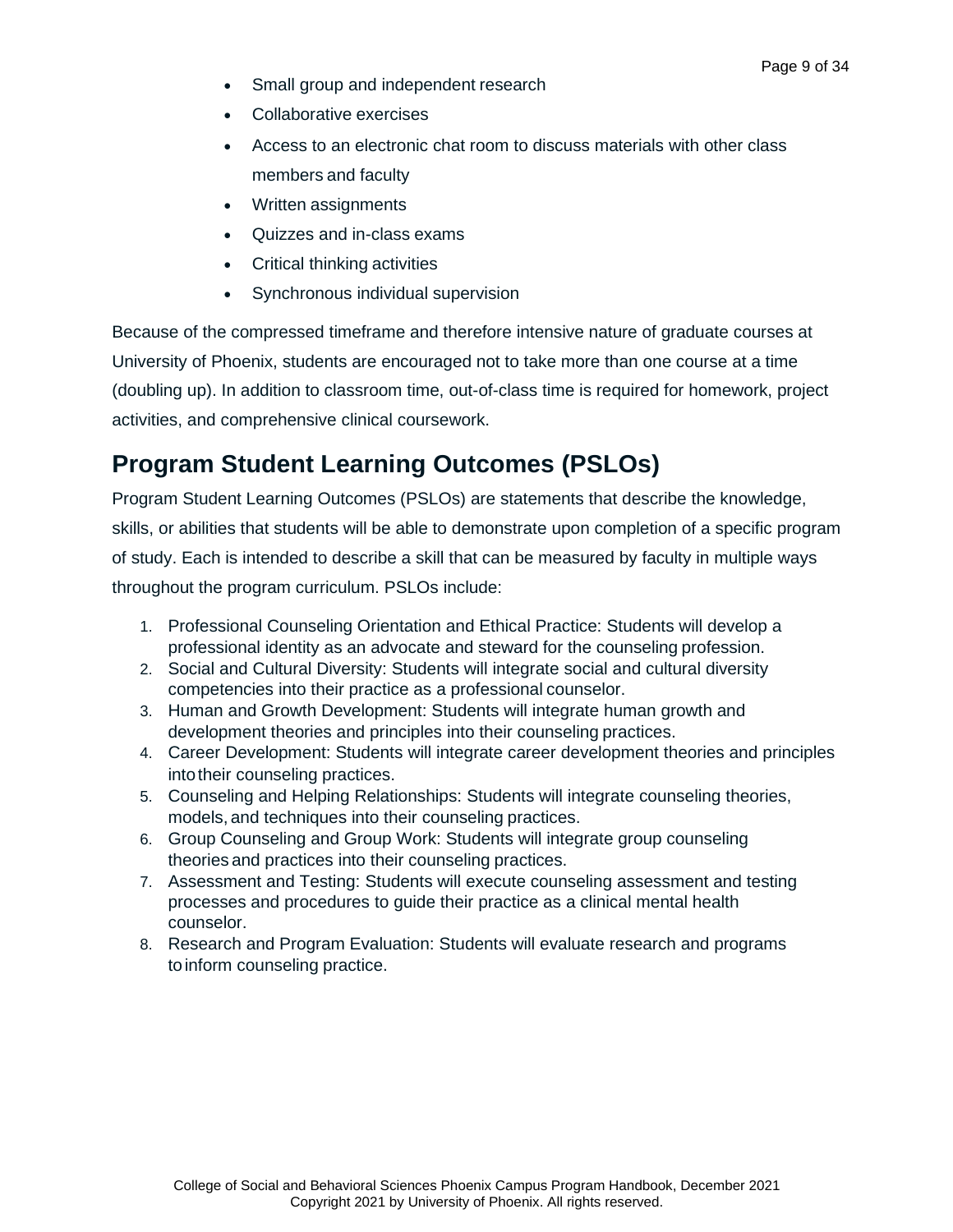## <span id="page-9-0"></span>**Preferred Course Sequence and Prerequisites**

| <b>Course ID</b> | <b>Course Title</b>                                                   | <b>Credits</b> | Length  | <b>Prerequisites</b> |
|------------------|-----------------------------------------------------------------------|----------------|---------|----------------------|
| <b>CCMH/502</b>  | <b>Graduate Portfolio I</b>                                           | $\overline{0}$ | 6 weeks |                      |
| <b>CCMH/504</b>  | Individual and Family<br>Development Across the<br>Life Span          | 3              | 6 weeks | <b>CNSL/502</b>      |
| <b>CCMH/506</b>  | Personality Theories and<br><b>Counseling Models</b>                  | 3              | 8 weeks | <b>CNSL/502</b>      |
| <b>CCMH/515*</b> | Legal, Ethical, and<br>Professional Issues in<br>Counseling           | 3              | 8 weeks | CCMH/504, CCMH/506   |
| <b>CCMH/525</b>  | <b>Research Methods for</b><br><b>Mental Health Counselors</b>        | 3              | 8 weeks | <b>CCMH/515</b>      |
| <b>CCMH/535</b>  | Psychometrics                                                         | 3              | 6 weeks | <b>CCMH/525</b>      |
| <b>CCMH/520</b>  | <b>Biological Basis of</b><br>Behavior/Physiological<br><b>Issues</b> | 3              | 8 weeks | <b>CCMH/535</b>      |
| <b>CCMH/544</b>  | Introduction to Clinical<br>Assessment                                | 3              | 8 weeks | <b>CCMH/520</b>      |
| <b>CCMH/548</b>  | Psychopathology:<br><b>Advanced Clinical</b><br>Assessment            | 3              | 6 weeks | <b>CCMH/544</b>      |
| <b>CCMH/551</b>  | <b>Individual Counseling</b>                                          | 3              | 6 weeks | <b>CCMH/548</b>      |
| <b>CNSL/556</b>  | Portfolio II                                                          | $\overline{0}$ | 3 weeks | <b>CCMH/551</b>      |
| <b>CCMH/510</b>  | Multi-Cultural Issues in<br><b>Mental Health Counseling</b>           | 3              | 6 weeks | <b>CNSL/502</b>      |
| <b>CCMH/568</b>  | <b>Group Counseling</b>                                               | 3              | 8 weeks | <b>CNSL/556</b>      |
| <b>CMHC/565</b>  | Family, Couple, and Child<br>Counseling                               | 3              | 8 weeks | <b>CNSL/556</b>      |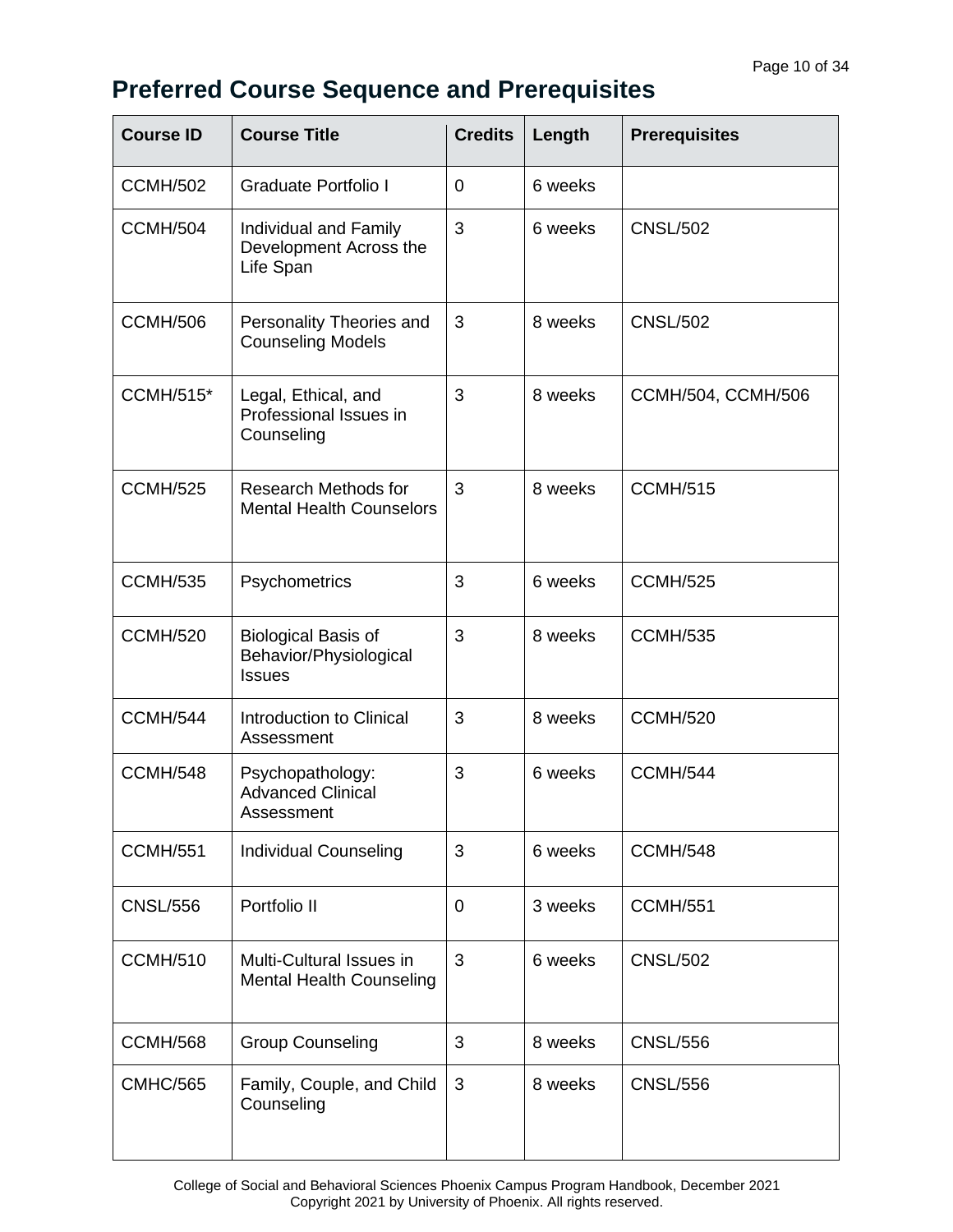| <b>CCMH/561</b>  | Dependency and<br><b>Addictions</b>                                        | 3        | 6 weeks  | <b>CNSL/556</b>                           |
|------------------|----------------------------------------------------------------------------|----------|----------|-------------------------------------------|
| <b>CCMH/540</b>  | <b>Career and Vocational</b><br>Counseling                                 | 3        | 6 weeks  | <b>CNSL/556</b>                           |
| MFCC/566         | Advance Marriage and<br><b>Family Therapy</b>                              | 3        | 6 weeks  | <b>CCMH/565</b>                           |
| <b>CCMH/578</b>  | <b>Seminar Clinical Mental</b><br>Health                                   | 3        | 6 weeks  | MFCC/566                                  |
| <b>CCMH/581</b>  | Supervision/Management<br>in Clinical Mental Health                        | 3        | 6 weeks  | <b>CCMH/578</b>                           |
| <b>CCMH/592O</b> | <b>Orientation To Practicum</b><br>in Clinical Mental Health<br>Counseling | $\Omega$ | 1 week   | CCMH/568, CCMH/565,<br>CCMH/561, CCMH/540 |
| <b>CCMH/592</b>  | <b>Practicum in Clinical</b><br><b>Mental Health Counseling</b>            | 3        | 10 weeks | MFCC/566, CCMH/592O                       |
| CCMH/597A        | Internship A                                                               | 3        | 15 weeks | CCMH/581, CCMH/592                        |
| CCMH/597B        | Internship B                                                               | 3        | 15 weeks | CCMH/597A                                 |

**Note**: California residents must complete CCMH/515CA and CCMH/510CA.

### <span id="page-10-0"></span>**Admission and Matriculation Requirements**

Admission and matriculation into the program require an undergraduate degree from an accredited institution with a GPA of 2.5. After admission to the Phoenix campus MSC/CCMH program, students must maintain a GPA of 3.0 to remain in good standing. Admission and matriculation require successful completion of CNSL/502 (Graduate Portfolio I).

### <span id="page-10-1"></span>**Program Orientation**

Phoenix campus MSC/CCMH program candidates and students receive multiple levels of orientation. Students are provided with information on the following:

- Specific information about the program, policies, and requirements
- Counselor identity
- Practicum and internship expectations

## <span id="page-10-2"></span>**Graduate Portfolio I (CCMH/502)**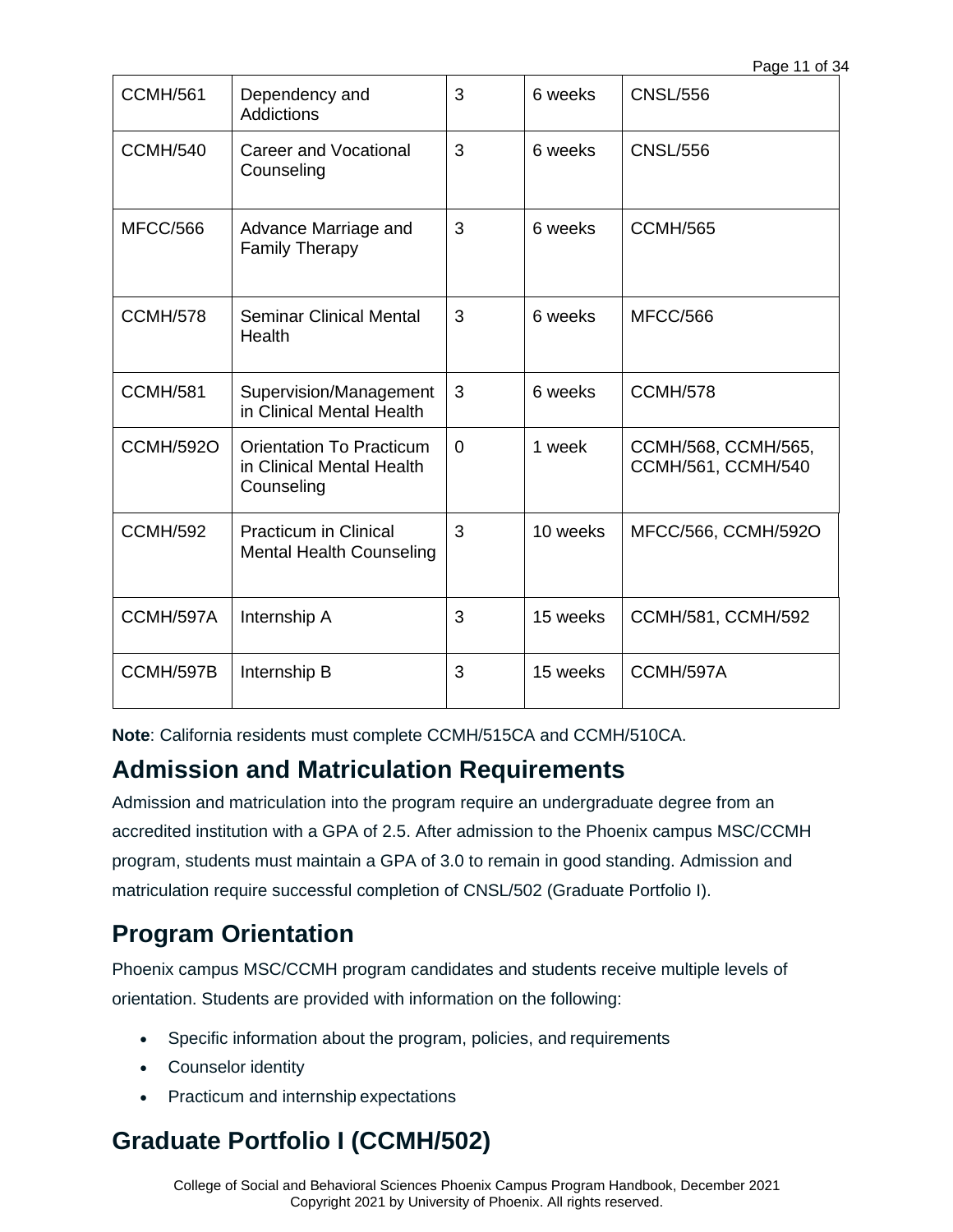Graduate Portfolio I (CNSL/502) involves a selection process for entry into the counseling programs. Admission decisions are based on an evaluative process by a selection committee consisting of experienced counseling faculty. Candidates are introduced to specifics of their program in the first CNSL/502 workshop with a program orientation. Over the full 6 weeks of CNSL/502, students will be evaluated in basic attending skills, writing skills (paper mechanics and content), and professional behavior. Candidates are evaluated in general for their potential for success in forming interpersonal relationships in small groups and with individuals; their aptitude for study at the graduate school level; and for their overall career goals in relation to the outcome of the program.

Students who do not pass CNSL/502 on the first attempt may reapply in 30 days. A student failing CNSL/502 on the second attempt must wait 6 months before reapplying. Passing Graduate Portfolio I is limited to a total of three attempts.

## <span id="page-11-0"></span>**Portfolio (CNSL/556)**

About midway through the counseling program students are evaluated for readiness for clinical placement in practicum and internship (CCMH/592, CCMH 597A, CCMH/597B). The evaluation is a gateway that counseling students must pass by demonstrating counseling skills and criticalthinking competencies. Teams of experienced faculty practitioners facilitate the course and provide a collaborative assessment of student learning. Passing Portfolio II is required to move forward in the program. Portfolio II provides an integrative experience requiring the student to gather information learned in previous courses, integrate that knowledge, and demonstrate competency in key areas covered in the program. This assessment also has two goals: 1) to help students evaluate their own progress and 2) to provide an opportunity for faculty to objectively evaluate the student's professional and personal development, along with readiness for clinical placement.

Students failing Portfolio II have an opportunity to retake Portfolio II according to Policy and Procedures or accept a plan for remediation in the areas of shortfall discovered during the Portfolio II screening/evaluation process. Student performance during the assessment guides evaluator recommendations for remediation or retaking Portfolio II.

## <span id="page-11-2"></span><span id="page-11-1"></span>Section 3: Student Responsibilities and Expectations **Student Responsibilities**

Each student will maintain behavior in accordance with the highest ethical and professional counseling standards as outlined by the American Counseling Association (ACA) and its branches and divisions. In addition to these counseling professional standards, all students at University of Phoenix must adhere to the Student Code of Conduct. Students are expected to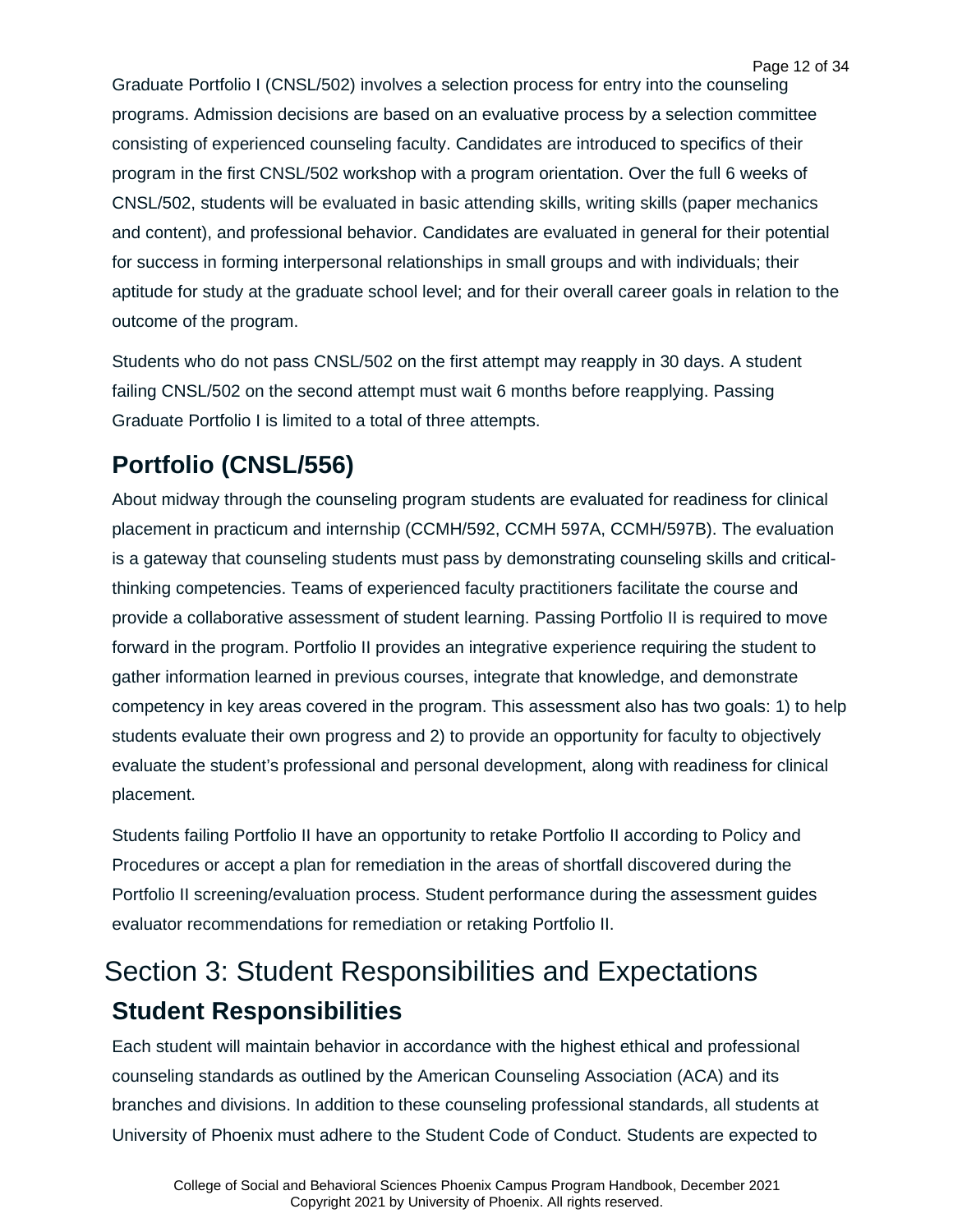conduct themselves ethically, honestly, and with integrity as responsible members of the University's academic community. This requires the demonstration of mutual respect and civility in academic and professional discourse. Conduct, either on or off-campus that is determined to impair, interfere with, or obstruct the opportunities of others to learn or that disrupts the mission, processes, or orderly functions of the University will be deemed misconduct and shall be subject to appropriate disciplinary action. The Student Code of Conduct and retention (disciplinary) process is in the University of Phoenix Catalog.

### <span id="page-12-0"></span>**Counseling Program Professional Dispositions Assessment Rubric**

All counseling students must review and sign the New Student Orientation Agreement during the admissions course, CNSL/502. This fulfills the 2014 ACA Code of Ethics requirement that "counselor educators clearly state to students, before and throughout the training program, the levels of competency expected, appraisal methods, and timing of evaluations for both didactic and clinical competencies" (F.9.a. Evaluation of Students, p. 15). The Agreement also introduces counseling students to the ethical obligation that counselor educators are required to engage in gatekeeping. This duty is defined as "the initial and ongoing academic, skill, and dispositional assessment of students' competence for professional practice, including remediation and termination as appropriate" (2014 ACA Code of Ethics, Glossary of Terms, p. 19). This objective is achieved, in part, when students are evaluated on professional counselor standards which include knowledge, skills, and professional dispositions.

Counselor education program faculty members utilize the Counseling Program Professional Dispositions rubric below to systematically assess each student during their entire program of study in the following courses: CNSL/502; CCMH/510; CNSL/503R; CCMH/551; CNSL/513R; CCMH/565; CNSL/523R; CCMH/592; CCMH/597A & CCMH/597B.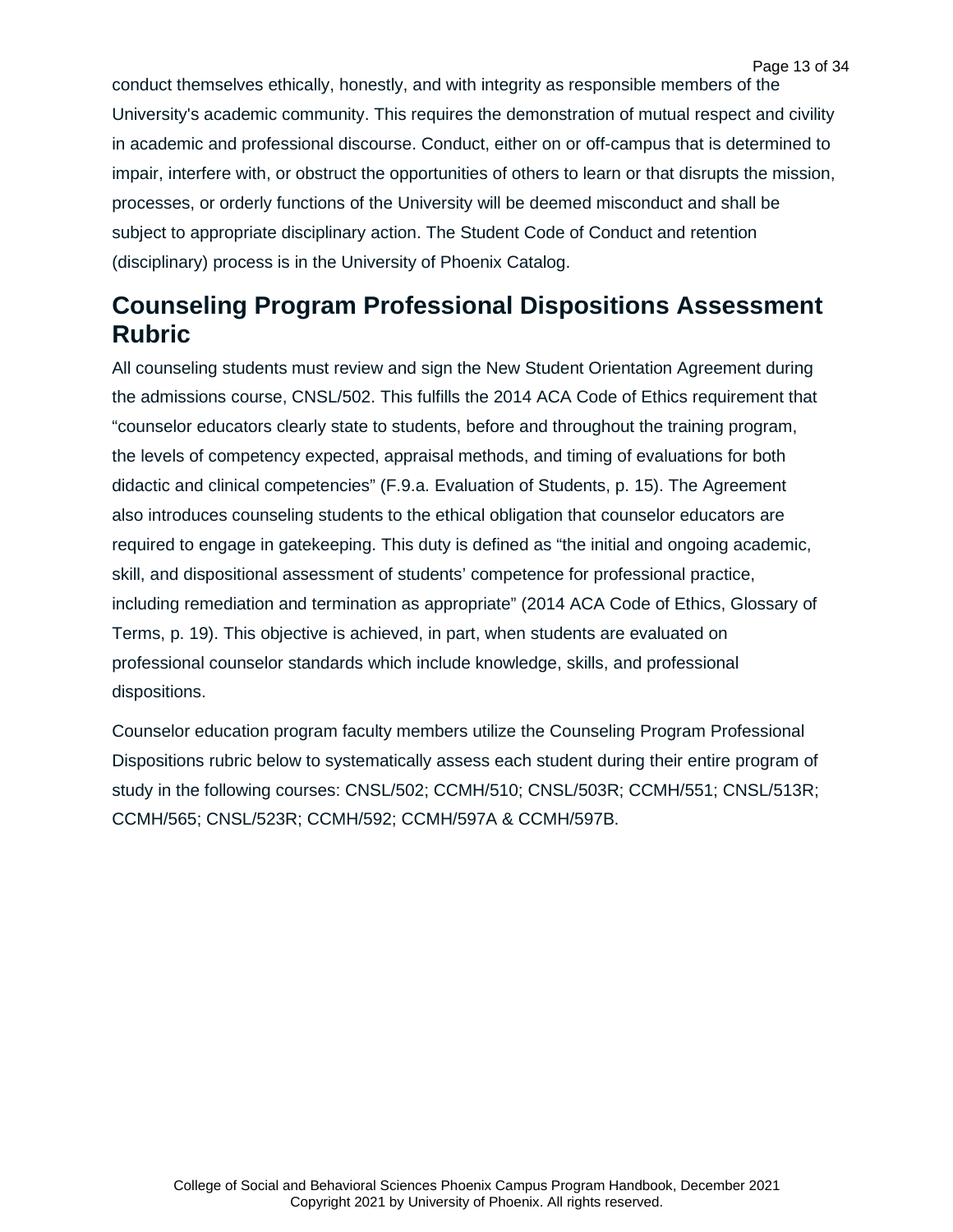#### <span id="page-13-0"></span>**Counseling Program Student Professional Disposition Assessment Rubric University of Phoenix Counseling Program End of Course Student Evaluation of Professional Counselor Dispositions**

| Criteria                    | Accomplished<br>90-100%    | Emerging<br>70-89%    | <b>Beginning</b><br>50-69% | Not Evident<br>0%       |
|-----------------------------|----------------------------|-----------------------|----------------------------|-------------------------|
|                             | A to A-                    | $B+$ to $C-$          | $D+$ to $F$                | F                       |
| The student                 | Participates               | Participates actively | Participates               | Frequently does not     |
| contributes to              | actively in class          | in class discussion   | occasionally in class      | actively participate in |
| a positive                  | discussion and             | and assignments;      | discussion and is          | class discussion, and   |
| climate in the              | assignments, by            | works effectively     | often late on              | is frequently late in   |
| <b>University</b>           | contributing               | with others; shows    | classroom,                 | turning assignments,    |
| classroom and               | feedback that              | respect of others     | assignments.               | and/ or has several     |
| all field                   | engages critical           | and consideration     | Occasionally               | missed assignments.     |
| placements,                 | thought, as well           | for the thoughts and  | presents problems          | Displays difficulty     |
| practicums,                 | as provide                 | feelings of others.   | with working within        | when working with       |
| and/or                      | additional                 |                       | group assignments          | others. Often shows     |
| internships.                | resources to               |                       | and task.                  | lack of respect of      |
| (CACREP                     | support views              |                       |                            | others and              |
| <b>Standard(s)</b>          | and ideas.                 |                       |                            | consideration for the   |
| $2.C$ )                     | Works                      |                       |                            | thoughts and feelings   |
| (UOP/SS:1                   | effectively with           |                       |                            | of others.              |
| &12)                        | others; by                 |                       |                            |                         |
| Score: $\_\_$               |                            |                       |                            |                         |
|                             | displaying both<br>genuine |                       |                            |                         |
| <b>Comments:</b>            | empathy and                |                       |                            |                         |
|                             | respect for                |                       |                            |                         |
|                             |                            |                       |                            |                         |
|                             | others. As well            |                       |                            |                         |
|                             | as creates an              |                       |                            |                         |
|                             | atmosphere that            |                       |                            |                         |
|                             | stimulates                 |                       |                            |                         |
|                             | collaboration.             |                       |                            |                         |
| The student                 | Verbally                   | Communicates          | Occasionally               | Frequently displays     |
| demonstrates                | communicates               | effectively verbally; | displays difficulty in     | difficulty in clearly   |
| mastery of                  | thoughts and               | demonstrates an       | clearly                    | communicating           |
| written and                 | ideas clearly.             | ability to write in a | communicating              | thoughts verbally.      |
| spoken                      | Demonstrates               | clear, organized,     | thoughts verbally.         | Written assignments     |
| language for                | an ability to              | fluent manner:        | Written assignments        | are frequently          |
| self-                       | write in a clear           | adheres to the        | are often                  | disorganized and        |
| expression, as              | and concise                | conventions of the    | disorganized and           | unclear and display     |
| well as for                 | manner, with               | language when         | displays an informal       | an informal writing     |
| effective                   | minimal to no              | appropriate;          | writing style.             | style.                  |
| interaction in              | errors in spelling         | recognizes            |                            |                         |
| all settings.               | and grammar,               | distinctions          |                            |                         |
|                             | adheres to APA             | between formal and    |                            |                         |
| Score: $\rule{1em}{0.15mm}$ | standards, and             | informal              |                            |                         |
|                             | communicates               | communication.        |                            |                         |
| (UOP S/S: 2)                | in a professional          |                       |                            |                         |
| <b>Comments:</b>            | tone.                      |                       |                            |                         |
| The student is              | Demonstrates               | Solicits feedback     | Occasionally               | Frequently becomes      |
| a thoughtful                | an                         | that demonstrates     | becomes                    | argumentative when      |
| and responsive              | understanding              | an understanding of   | argumentative when         | feedback is provided.   |
| listener.                   | of program and             | program and           | feedback is                | Does not display        |
|                             | professional               | professional goals    | provided. Does not         | active listening skills |
| Score: $\_\_$               | goals and                  | and objectives;       | display active             | and frequently          |
|                             | objectives.                | receives feedback     | listening skills and       | interrupts others       |
| <b>CACREP</b>               | Solicits and is            | in a positive manner  | occasionally               | while speaking.         |
| Standard: 2.B,              | open to                    | and makes             | interrupts others          |                         |
| 2.1, 2. J                   | feedback from              | necessary             | while speaking.            |                         |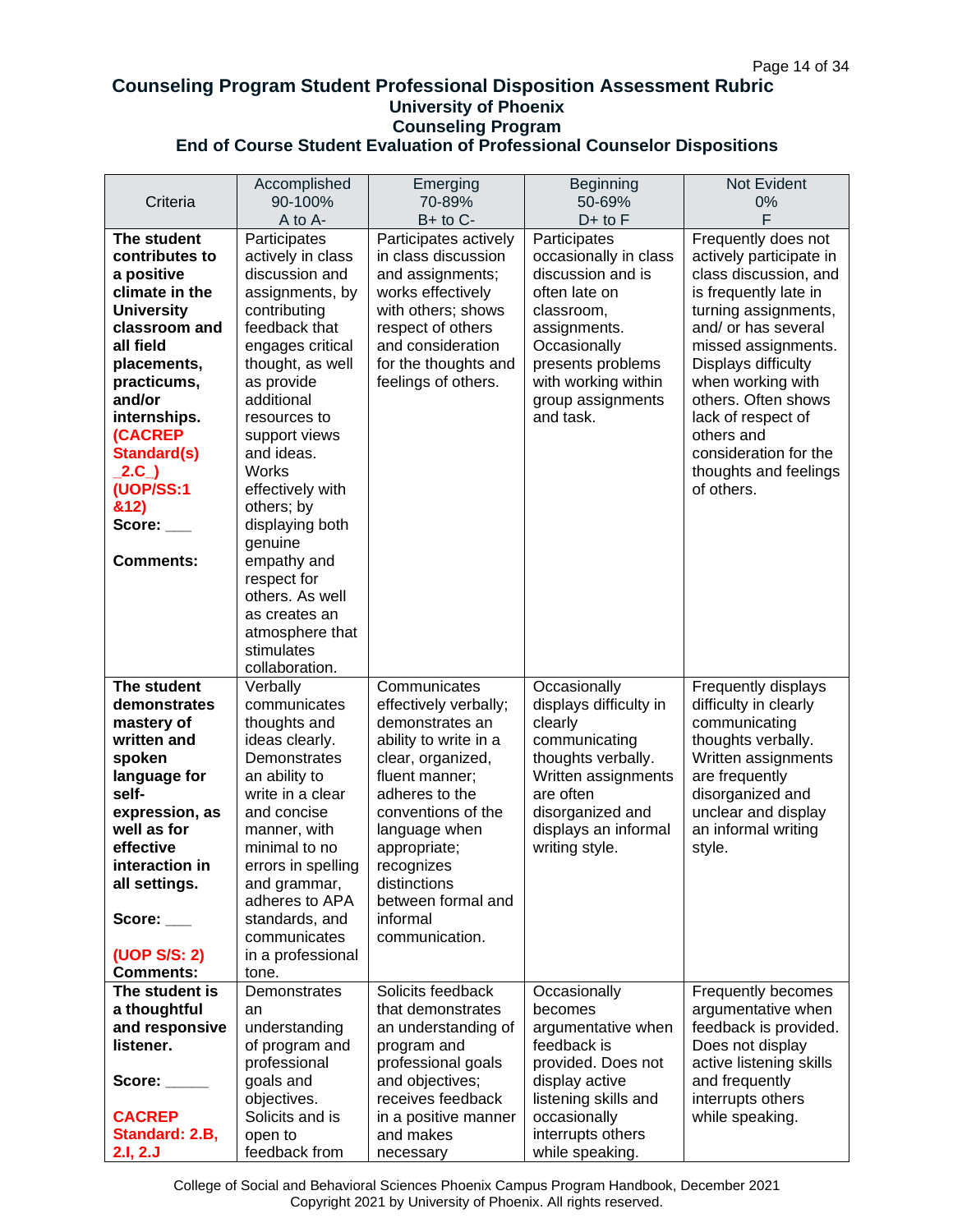| Criteria                   | Accomplished<br>90-100%              | Emerging<br>70-89%                  | <b>Beginning</b><br>50-69%                    | Not Evident<br>0%                        |
|----------------------------|--------------------------------------|-------------------------------------|-----------------------------------------------|------------------------------------------|
|                            | A to A-                              | $B+$ to $C-$                        | $D+$ to $F$                                   | F                                        |
| (UOP S/S:3)                | both instructors                     | adjustments; listens                |                                               |                                          |
| <b>Comments:</b>           | and peers.                           | and responds to                     |                                               |                                          |
|                            | <b>Receives</b>                      | others.                             |                                               |                                          |
|                            | feedback in a                        |                                     |                                               |                                          |
|                            | positive manner.<br>Displays both    |                                     |                                               |                                          |
|                            | eager and                            |                                     |                                               |                                          |
|                            | enthusiasm in                        |                                     |                                               |                                          |
|                            | making                               |                                     |                                               |                                          |
|                            | necessary                            |                                     |                                               |                                          |
|                            | adjustments;                         |                                     |                                               |                                          |
|                            | Displays active<br>listen skills and |                                     |                                               |                                          |
|                            | acknowledges                         |                                     |                                               |                                          |
|                            | the thoughts of                      |                                     |                                               |                                          |
|                            | others.                              |                                     |                                               |                                          |
| The student is             | Demonstrates a                       | Reflects on                         | Displays emerging                             | Lacks sufficient skills                  |
| committed to               | keen and                             | information                         | skills in self-                               | in demonstrating                         |
| reflection,<br>assessment, | heighten sense<br>of self            | provided and<br>demonstrates an     | awareness and<br>occasionally                 | self-awareness.<br>Frequently, struggles |
| and learning as            | awareness. Is                        | ability to apply                    | struggles with the                            | with the ability to                      |
| an ongoing                 | eager and                            | ideas to his/her own                | ability to reflect on                         | reflect on information                   |
| process.                   | enthusiastic in                      | practice or life; able              | information provided                          | provided and apply                       |
|                            | implementing                         | to modify behavior                  | and apply ideas to                            | ideas to his/her own                     |
|                            | information                          | and/or                              | his/her own practice                          | practice or life. Does                   |
| Score:                     | provided and<br>apply ideas to       | understanding<br>when provided with | or life. Occasionally<br>demonstrates ability | not demonstrate the<br>ability to modify |
| <b>CACREP</b>              | his/her own                          | new information or                  | to modify behavior                            | behavior and/or                          |
| <b>Standard: 2.H</b>       | practice or life.                    | experience;                         | and/or                                        | understanding when                       |
|                            | Frequently                           | demonstrates an                     | understanding when                            | provided with new                        |
| (UOP S/S: 4,8,             | demonstrates                         | interest in and                     | provided with new                             | information or                           |
| & 9)                       | ability to modify<br>behavior and/or | commitment to<br>lifelong learning. | information or<br>experience.                 | experience.                              |
| <b>Comments:</b>           | understanding                        |                                     |                                               |                                          |
|                            | when provided                        |                                     |                                               |                                          |
|                            | with new                             |                                     |                                               |                                          |
|                            | information or                       |                                     |                                               |                                          |
|                            | experience.<br>Actively, seeks       |                                     |                                               |                                          |
|                            | out opportunities                    |                                     |                                               |                                          |
|                            | and participates                     |                                     |                                               |                                          |
|                            | in scholarship                       |                                     |                                               |                                          |
|                            | outside the                          |                                     |                                               |                                          |
| The student is             | classroom.<br>Frequently,            | Volunteers to assist                | Occasionally                                  | Does not or                              |
| willing to give            | volunteers to                        | others in the                       | volunteers to assist                          | infrequently                             |
| and receive                | assist others in                     | <b>University</b>                   | others in the                                 | volunteers to assist                     |
| help.                      | the University                       | classroom and/or                    | <b>University</b>                             | others in the                            |
|                            | classroom                            | practicum settings;                 | classroom and/or                              | University classroom                     |
| Score:                     | and/or<br>practicum                  | demonstrates<br>openness to         | practicum settings.<br>Occasionally rejects   | and/or practicum<br>setting. Frequently  |
| <b>CACREP</b>              | settings;                            | assistance from                     | the direction from                            | rejects the direction                    |
| <b>Standards: 2.G</b>      | demonstrates                         | others. Accepts                     | others and is                                 | from others and is                       |
| (UOP S/S: 5)               | openness to                          | direction from                      | occasionally                                  | often resistant                          |
| <b>Comments</b>            | assistance from                      | others and respects                 | resistant towards                             | towards authority.                       |
|                            | others. Eagerly<br>and               | authority.                          | authority.                                    |                                          |
|                            | enthusiastically,                    |                                     |                                               |                                          |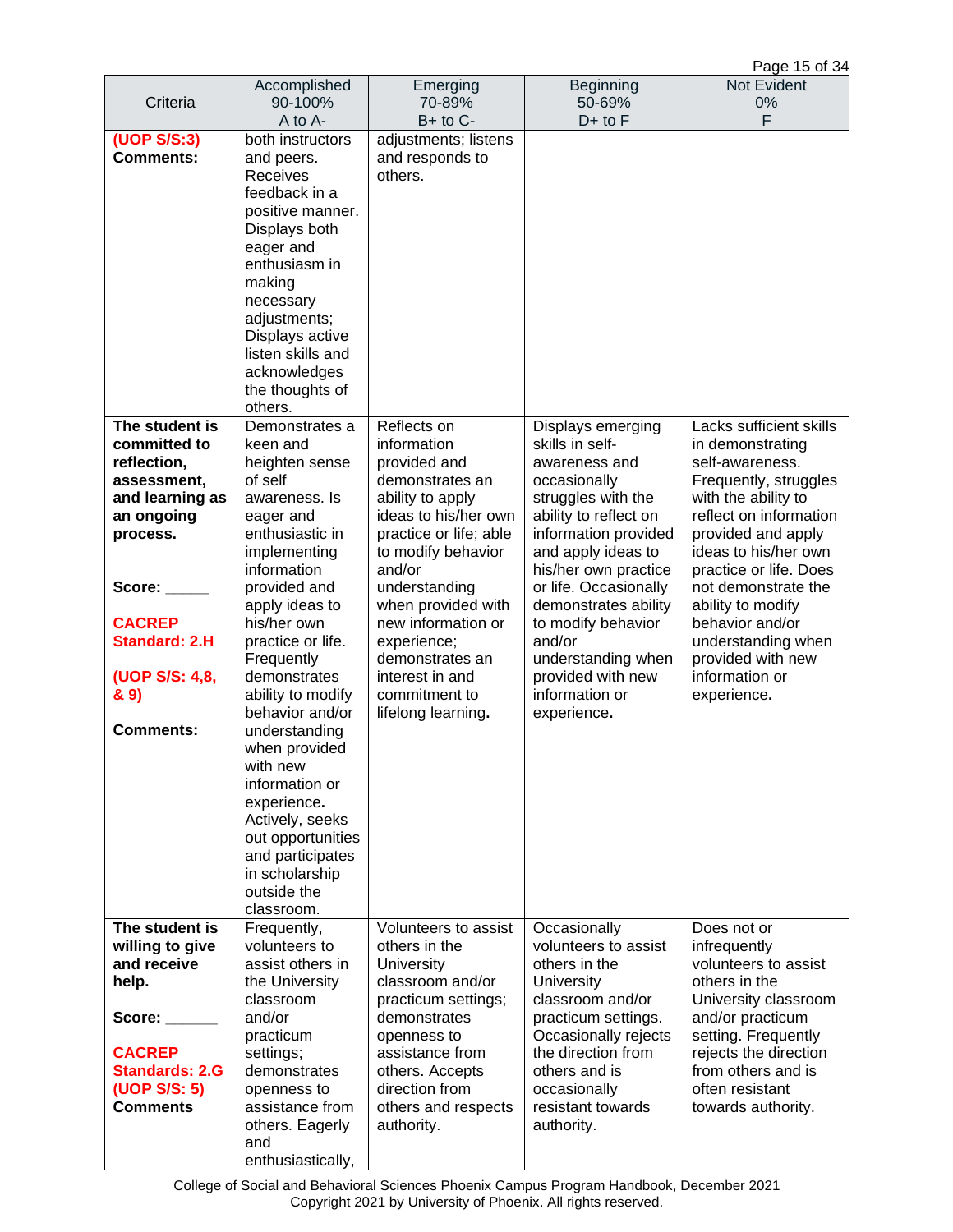Page 16 of 34

|                  | Accomplished                         | Emerging                                | <b>Beginning</b>                       | . uyu .u u u<br>Not Evident       |
|------------------|--------------------------------------|-----------------------------------------|----------------------------------------|-----------------------------------|
| Criteria         | 90-100%                              | 70-89%                                  | 50-69%                                 | 0%                                |
|                  | A to A-                              | B+ to C-                                | $D+$ to $F$                            | F                                 |
|                  | accepts                              |                                         |                                        |                                   |
|                  | direction from<br>others and         |                                         |                                        |                                   |
|                  |                                      |                                         |                                        |                                   |
|                  | respects<br>authority.               |                                         |                                        |                                   |
| The student      | Listens to                           | Listens to others'                      | Demonstrates                           | Demonstrates limited              |
| appreciates      | others'                              | perspectives in a                       | limited awareness                      | awareness for the                 |
| and values       | perspectives in                      | respectful manner;                      | for the need to                        | need to understand                |
| human            | a respectful                         | exhibits an                             | understand the                         | the complexities of               |
| diversity and    | manner; exhibits                     | understanding of                        | complexities of race,                  | race, power, gender,              |
| shows respect    | an                                   | the complexities of                     | power, gender,                         | class, sexual                     |
| for others'      | understanding                        | race, power,                            | class, sexual                          | orientation, and/or               |
| varied talents   | of the                               | gender, class,                          | orientation, and/or                    | privilege in American             |
| and              | complexities of                      | sexual orientation,                     | privilege in                           | society. Frequently,              |
| perspectives.    | race, power,                         | and/ or privilege in                    | American society.                      | uses language that is             |
|                  | gender, class,                       | American society.                       | Occasionally uses                      | insensitive to the                |
| Score: $\_\_$    | sexual                               |                                         | language that is<br>insensitive to the | multicultural                     |
| (CACREP          | orientation, and/<br>or privilege in |                                         | multicultural                          | dynamics of others.               |
| Standard: 2.F,   | American                             |                                         | dynamics of others.                    |                                   |
| 2.J)             | society. Uses                        |                                         |                                        |                                   |
|                  | culturally                           |                                         |                                        |                                   |
| (UOP S/S: 6      | sensitive                            |                                         |                                        |                                   |
| &7)              | language in                          |                                         |                                        |                                   |
| <b>Comments:</b> | communication                        |                                         |                                        |                                   |
|                  | and avoids                           |                                         |                                        |                                   |
|                  | communicating                        |                                         |                                        |                                   |
|                  | stereotypes and                      |                                         |                                        |                                   |
|                  | group                                |                                         |                                        |                                   |
|                  | generalizations.                     |                                         |                                        |                                   |
|                  | Express a<br>genuine desire          |                                         |                                        |                                   |
|                  | to increase                          |                                         |                                        |                                   |
|                  | multicultural                        |                                         |                                        |                                   |
|                  | competencies.                        |                                         |                                        |                                   |
| The student      | Attends and                          | Attends and arrives                     | Occasionally late,                     | Frequently late, and              |
| demonstrates a   | arrives on time                      | on time to all                          | and or leaves early                    | or leaves early to                |
| level of         | to all classes,                      | classes and                             | to from classes and                    | from classes and                  |
| responsibility   | and practicum/                       | practicum/internship                    | practicum/internship                   | practicum/internship              |
| and ethical      | internship                           | experiences.                            | experiences.                           | experiences.                      |
| judgment         | experiences                          | Comes to classes,                       | Occasionally comes                     | Frequently, comes to              |
| appropriate for  | Consistently,                        | and                                     | to classes, and                        | classes, and                      |
| a professional   | communicates                         | practicum/internship                    | practicum/internship                   | practicum/internship              |
| counselor.       | professionally<br>with classmates,   | experiences                             | experiences                            | experiences                       |
| Score:           | instructors,                         | prepared. Does not<br>represent work of | unprepared.<br>Represents work of      | unprepared.<br>Represents work of |
|                  | organizations',                      | others as his/her                       | others as his/her                      | others as his/her                 |
| <b>CACREP</b>    | staff, and                           | own. Protects both                      | own. Protects both                     | own. Does not                     |
| Standard: 2.A,   | clients;                             | students' and                           | students' and                          | adhere to protecting              |
| 2.D, 2.E         | Consistently                         | clients' rights to                      | clients' rights to                     | both students' and                |
| (UOP S/S: 10     | comes to                             | confidentiality and                     | confidentiality and                    | clients' rights to                |
| &11)             | classes,                             | privacy. Dresses                        | privacy. Dresses                       | confidentiality and               |
| <b>Comments:</b> | practicum/                           | professionally for                      | casually for                           | privacy. Dresses                  |
|                  | Internship                           | practicum/internship                    | practicum/internship                   | inappropriate and                 |
|                  | experiences                          | experiences.                            | experiences.                           | unprofessional for                |
|                  | prepared; Does                       | Communicates in a                       | Occasionally,                          | practicum/internship              |
|                  | not represent<br>work of others      | professional<br>manner with fellow      | communicates in an<br>unprofessional   | experiences.<br>Frequently,       |
|                  |                                      |                                         |                                        |                                   |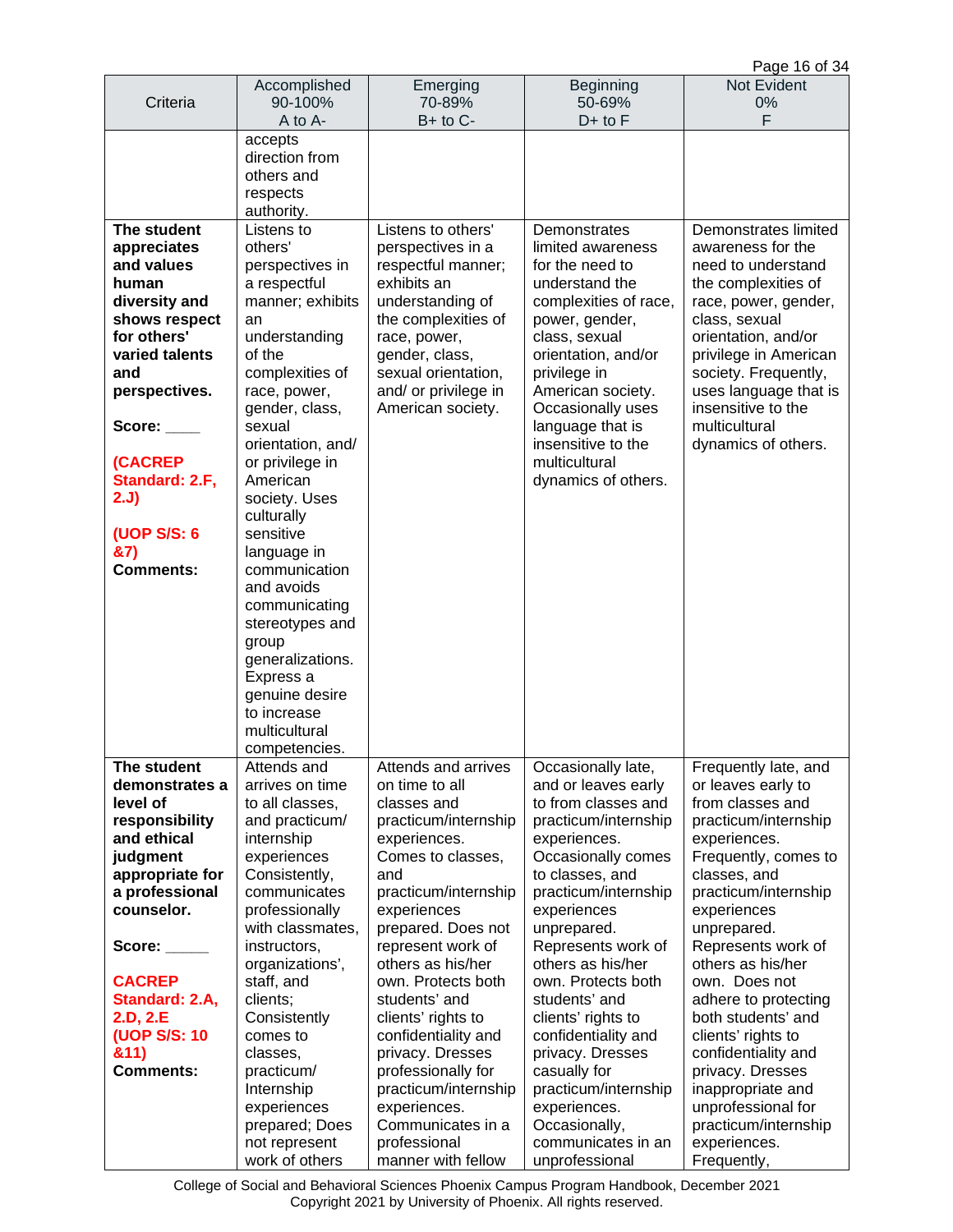Page 17 of 34

|                  |                    |                       |                       | ד העיוויס קו<br>Not Evident |
|------------------|--------------------|-----------------------|-----------------------|-----------------------------|
|                  | Accomplished       | Emerging              | <b>Beginning</b>      |                             |
| Criteria         | 90-100%            | 70-89%                | 50-69%                | 0%                          |
|                  | A to A-            | $B+$ to $C-$          | $D+$ to $F$           | F                           |
|                  | as his/her own.    | classmates,           | manner with fellow    | communicates in an          |
|                  | Protects both      | instructor,           | classmates,           | unprofessional              |
|                  | students' and      | organization's staff, | instructor,           | manner with fellow          |
|                  | clients' rights to | and clients, during   | organization's staff, | classmates,                 |
|                  | confidentiality    | classes, practicum/   | and clients, during   | instructor,                 |
|                  | and privacy.       | internship            | classes, practicum/   | organization's staff,       |
|                  | Frequently,        | experience.           | internship            | and clients, during         |
|                  | volunteers to      |                       | experience.           | classes, practicum/         |
|                  | take on            |                       |                       | internship                  |
|                  | additional         |                       |                       | experience.                 |
|                  | responsibilities,  |                       |                       |                             |
|                  | as appropriate.    |                       |                       |                             |
| The student      | Attends and        | Attends and arrives   | Occasionally late,    | Frequently late, and        |
| demonstrates a   | arrives on time    | on time to all        | and or leaves early   | or leaves early to          |
| level of         | to all classes,    | classes and           | to from classes and   | from classes and            |
| responsibility   | and practicum/     | practicum/internship  | practicum/internship  | practicum/internship        |
| and ethical      | internship         | experiences.          | experiences.          | experiences.                |
| judgment         | experiences        | Comes to classes,     | Occasionally comes    | Frequently, comes to        |
| appropriate for  | Consistently,      | and                   | to classes, and       | classes, and                |
| a professional   | communicates       | practicum/internship  | practicum/internship  | practicum/internship        |
| counselor.       | professionally     | experiences           | experiences           | experiences                 |
|                  | with classmates,   | prepared. Does not    | unprepared.           | unprepared.                 |
| Score:           | instructors,       | represent work of     | Represents work of    | Represents work of          |
|                  | organizations',    | others as his/her     | others as his/her     | others as his/her           |
| <b>CACREP</b>    | staff, and         | own. Protects both    | own. Protects both    | own. Does not               |
| Standard: 2.A,   | clients;           | students' and         | students' and         | adhere to protecting        |
| 2.D, 2.E         | Consistently       | clients' rights to    | clients' rights to    | both students' and          |
| (UOP S/S: 10     | comes to           | confidentiality and   | confidentiality and   | clients' rights to          |
| &11)             | classes,           | privacy. Dresses      | privacy. Dresses      | confidentiality and         |
| <b>Comments:</b> | practicum/         | professionally for    | casually for          | privacy. Dresses            |
|                  | Internship         | practicum/internship  | practicum/internship  | inappropriate and           |
|                  | experiences        | experiences.          | experiences.          | unprofessional for          |
|                  | prepared; Does     | Communicates in a     | Occasionally,         | practicum/internship        |
|                  | not represent      | professional          | communicates in an    | experiences.                |
|                  | work of others     | manner with fellow    | unprofessional        | Frequently,                 |
|                  | as his/her own.    | classmates,           | manner with fellow    | communicates in an          |
|                  | Protects both      | instructor,           | classmates,           | unprofessional              |
|                  | students' and      | organization's staff, | instructor,           | manner with fellow          |
|                  | clients' rights to | and clients, during   | organization's staff, | classmates,                 |
|                  | confidentiality    | classes, practicum/   | and clients, during   | instructor,                 |
|                  | and privacy.       | internship            | classes, practicum/   | organization's staff,       |
|                  | Frequently,        | experience.           | internship            | and clients, during         |
|                  | volunteers to      |                       | experience.           | classes, practicum/         |
|                  | take on            |                       |                       | internship                  |
|                  | additional         |                       |                       | experience.                 |
|                  | responsibilities,  |                       |                       |                             |
|                  |                    |                       |                       |                             |
|                  | as appropriate.    |                       |                       |                             |

The seven program professional dispositions are derived from the 18 University Professional Dispositions utilized in the Supplemental Standards process detailed below. If a student demonstrates behaviors that fall below these seven program professional dispositions, program faculty will file a Supplemental Standards referral.

**Note:** Students violating client confidentiality, other ethical standards, and behavioral standards per the Student Code of Conduct and the Supplemental Standards (that follow), may be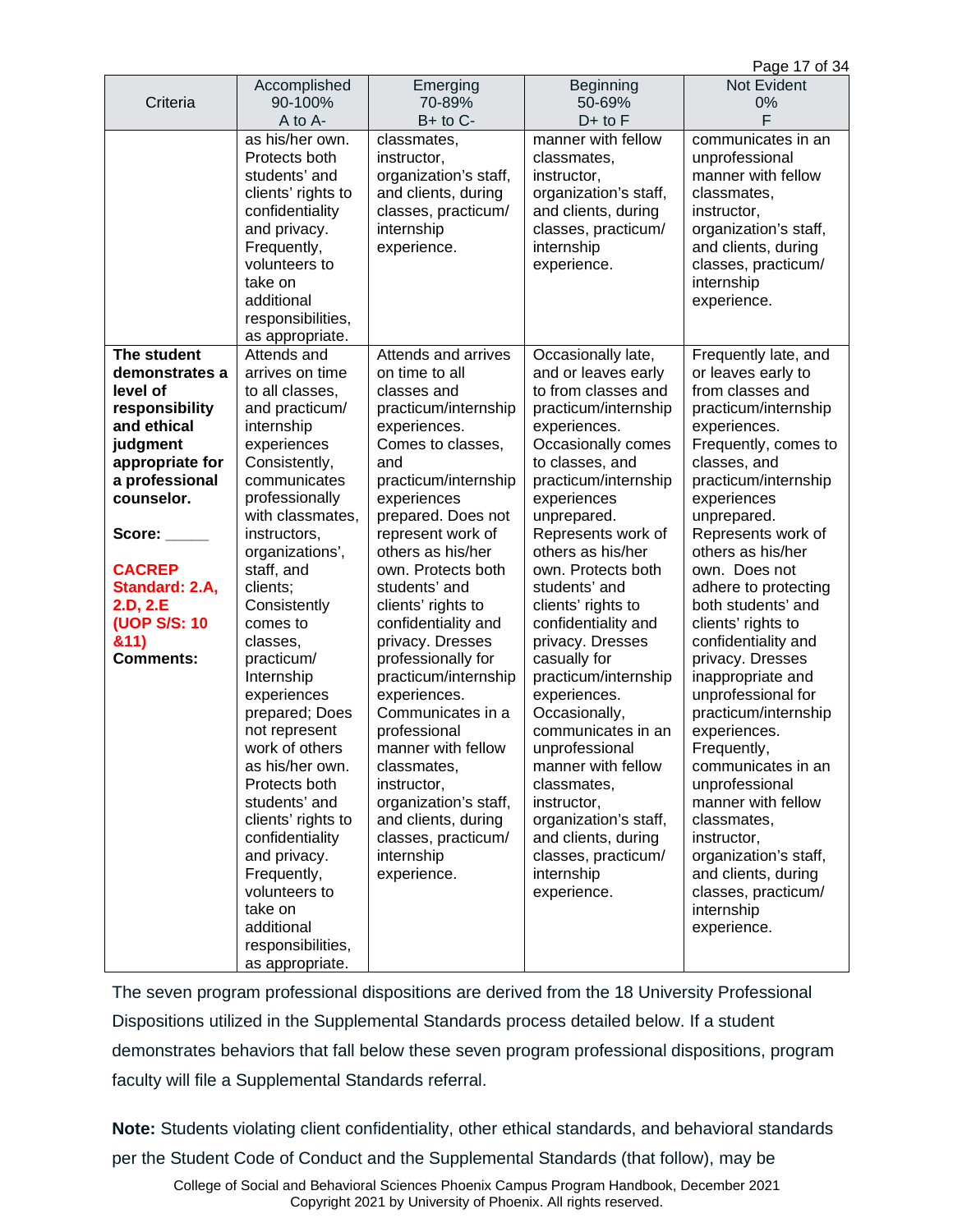<span id="page-17-0"></span>withdrawn from the program.

As prospective counselors within the College of Social and Behavioral Sciences, candidates in the MSC/CCMH program are expected to represent the University as professionals and adhere to the ethics and standards of their profession as well as the University's Student Code of Conduct.

The following University Supplemental and Professional Standards for candidates in all College of Social and Behavioral Sciences programs apply to MSC/CCMH degree candidates from their first course (CNSL/502, Graduate Portfolio I) through their practicum (CCMH/592), and internships, (CCMH/597A and CCMH/597B). The University Supplemental Standards address a candidate's affective attributes and dispositions to be a counselor. A candidate's ability to satisfactorily meet the Supplemental and Professional Standards is a matter of ongoing judgment made by online MSC/CCMH program faculty.

Candidates in programs leading to certification or licensure are subject to greater scrutiny because of their anticipated entry into a licensed profession. Additionally, candidates who will be interacting with members of the community, i.e., students, patients, families, clients, participate in external activities as part of their academic program and are expected to represent the University as professionals and adhere to the ethics and standards of their profession, irrespective of where these activities occur.

In addition to being subject to the Student Code of Conduct, candidates are also expected to follow the Supplemental and Professional Standards for their respective program ("Standards"), as both address a candidate's affective attributes and disposition to be in the selected chosen profession. Adherence to these standards includes off-site activities and locations when the candidate's behavior affects the reputation of the University and/or the integrity of the program.

### <span id="page-17-1"></span>**Definitions**

**Academic Judgment**: The College's assessment of whether the candidate's behavior demonstrates the attributes and disposition to be in the selected chosen profession. **Candidate**: Any student in a licensure or certification program or a program that has anticipated interactions with members of the community.

**Off-Site Activities**: Field Placement, Clinical, Rotation, Practicum, Internship, Preceptorship, or any other activity that is required as part of the candidate's program at a location other than the classroom.

**Referral**: Notice to the College that a candidate may be in violation of one or more of these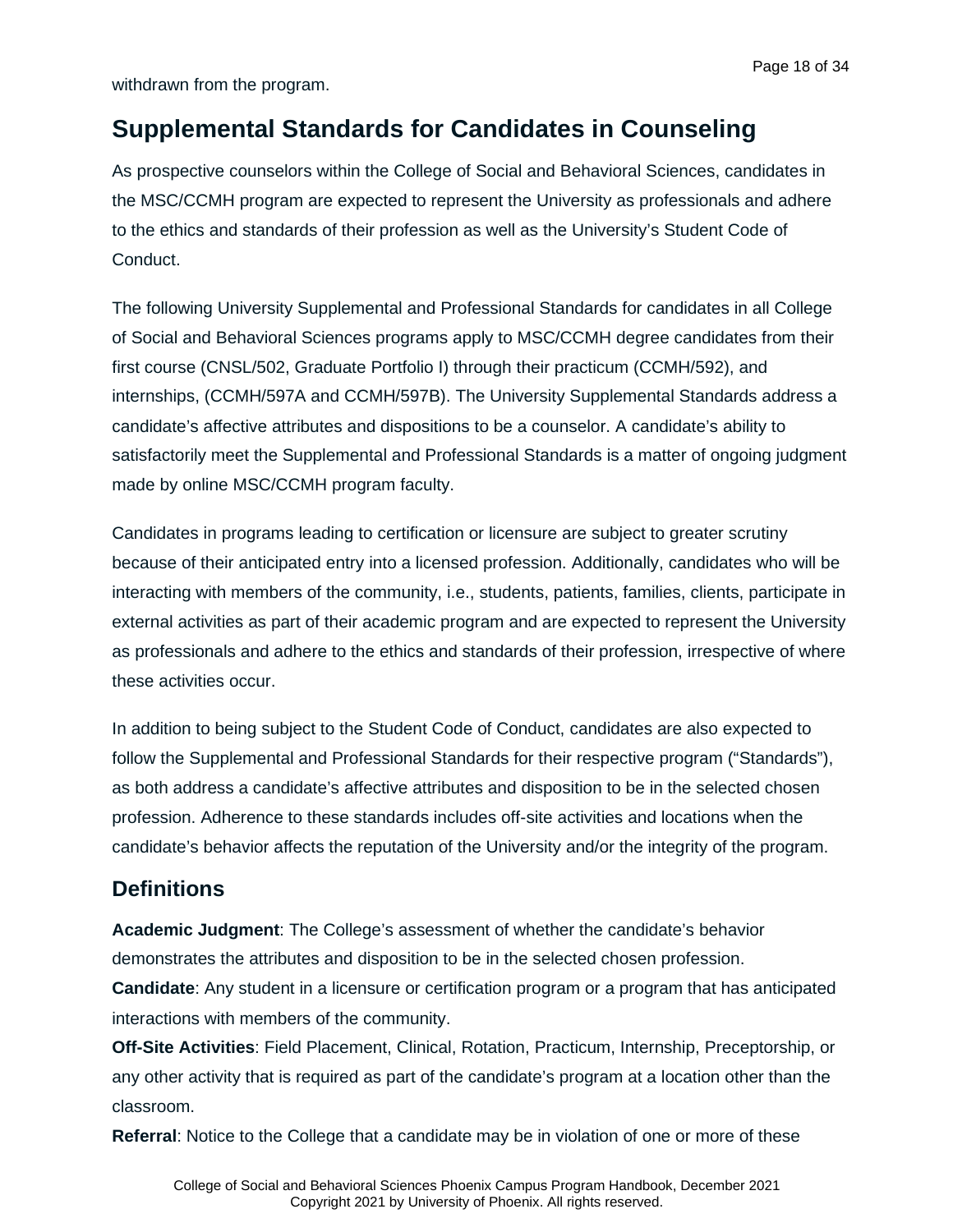standards.

**Remediation Plan**: The method the College uses to remediate the candidate to return to the program, if possible.

### <span id="page-18-0"></span>**Supplemental Standards**

- 1. The candidate is sensitive to community and cultural norms that pertain to the University classroom and off-site activities and locations.
- 2. The candidate contributes to a positive climate in the University classroom and all off-site activities and locations.
- 3. The candidate adheres to college, clinical, and agency site policies and procedures.
- 4. The candidate participates in off-site activities consistent with their respective professional practice, including satisfactory performance of all required skills specified.
- 5. The candidate maintains all state-mandated eligibility requirements for certification for placement and/or licensure.
- 6. The candidate only engages in practice for which they have been authorized or for which they have been educated/validated.
- 7. The candidate appreciates and values human diversity and shows respect for others' varied talents and perspectives.
- 8. The candidate values the development of critical thinking, independent problem solving, and performance capabilities in themself and those with whom they interact.
- 9. The candidate demonstrates mastery of written and spoken language for self-expression, as well as for effective interaction in all settings.
- 10. The candidate is committed to reflection and assessment and is open to receiving feedback.
- 11. The candidate is willing to give and receive help.
- 12. The candidate is a thoughtful and responsive listener.
- 13. The candidate maintains a pattern of meeting requirements in courses and external placements.
- 14. The candidate demonstrates a commitment to keeping abreast of new technology, ideas and understanding in their chosen field.
- 15. The candidate demonstrates a level of responsibility and ethical judgment appropriate for a professional.
- 16. The candidate is responsible for personal transportation to and from off-site activities.
- 17. The candidate maintains professionalism and confidentiality in virtual settings.
- 18. The candidate is committed to establishing a safe and supportive environment.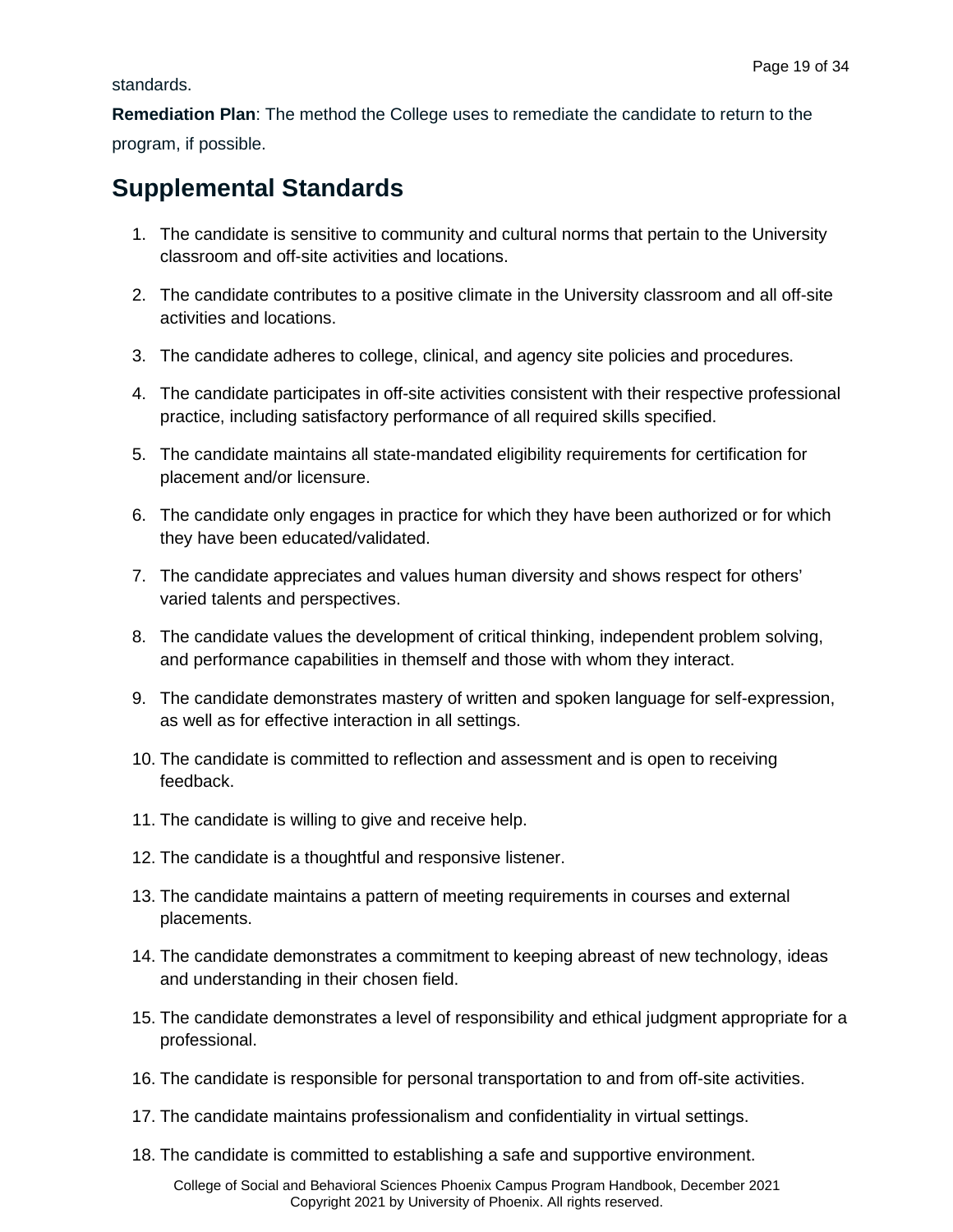### <span id="page-19-0"></span>**College of Social and Behavioral Sciences: Counseling**

Candidates in counseling programs are required to follow guidelines outlined in the [American](https://www.counseling.org/Resources/aca-code-of-ethics.pdf)  [Counselors Association \(ACA\) Code of Ethics.](https://www.counseling.org/Resources/aca-code-of-ethics.pdf)

#### <span id="page-19-1"></span>**Supplemental and Professional Standards Referral Process & Procedure**

Upon notice that a candidate may not be meeting one or more of the Standards, the College will review the information, the candidate's history, and any additional information that will assist in appropriately addressing the issue(s) presented. If the respective College determines that a candidate may not be meeting one or more of the Standards, they may file a Referral.

Referrals provide the College the opportunity to review the candidate's behavior and determine whether counseling, remediation, or withdrawal from the program is appropriate. The process is designed to be remedial in nature, as the goal is for candidates to understand what is expected of them to be successful in their profession.

If at any time during the process the candidate fails to meaningfully participate, the College may recommend the student be withdrawn from the program. Program withdrawals must be approved by the College Dean.

Candidates are not permitted to have representation by an attorney or any other third party at any time during the process.

This process is separate from the Student Code of Conduct disciplinary process, but they may run concurrently. Candidates charged with violating the Student Code of Conduct are subject to the policies, procedures, and sanctions under that policy *in addition to* these standards.

A Student Code of Conduct charge may be the basis for a Referral if the underlying incident indicates these Standards have not been met. Similarly, a Referral may be the basis for a Student Code of Conduct charge.

Candidates are not subject to expulsion for a Standards violation, only for a violation of the Student Code of Conduct if found responsible.

#### <span id="page-19-2"></span>**Notice of Referral**

- 1. Once the College determines a Referral should proceed, the candidate will be provided a Letter of Referral identifying the applicable Standards and the student's deficiencies in meeting them.
- 2. Candidates have ten (10) calendar days from the date of receipt to provide a written response to the College. Candidates are required to respond to the Letter of Referral.
	- a. Failure to respond may result in the candidate being indefinitely suspended at the conclusion of the current course or immediately if not currently enrolled.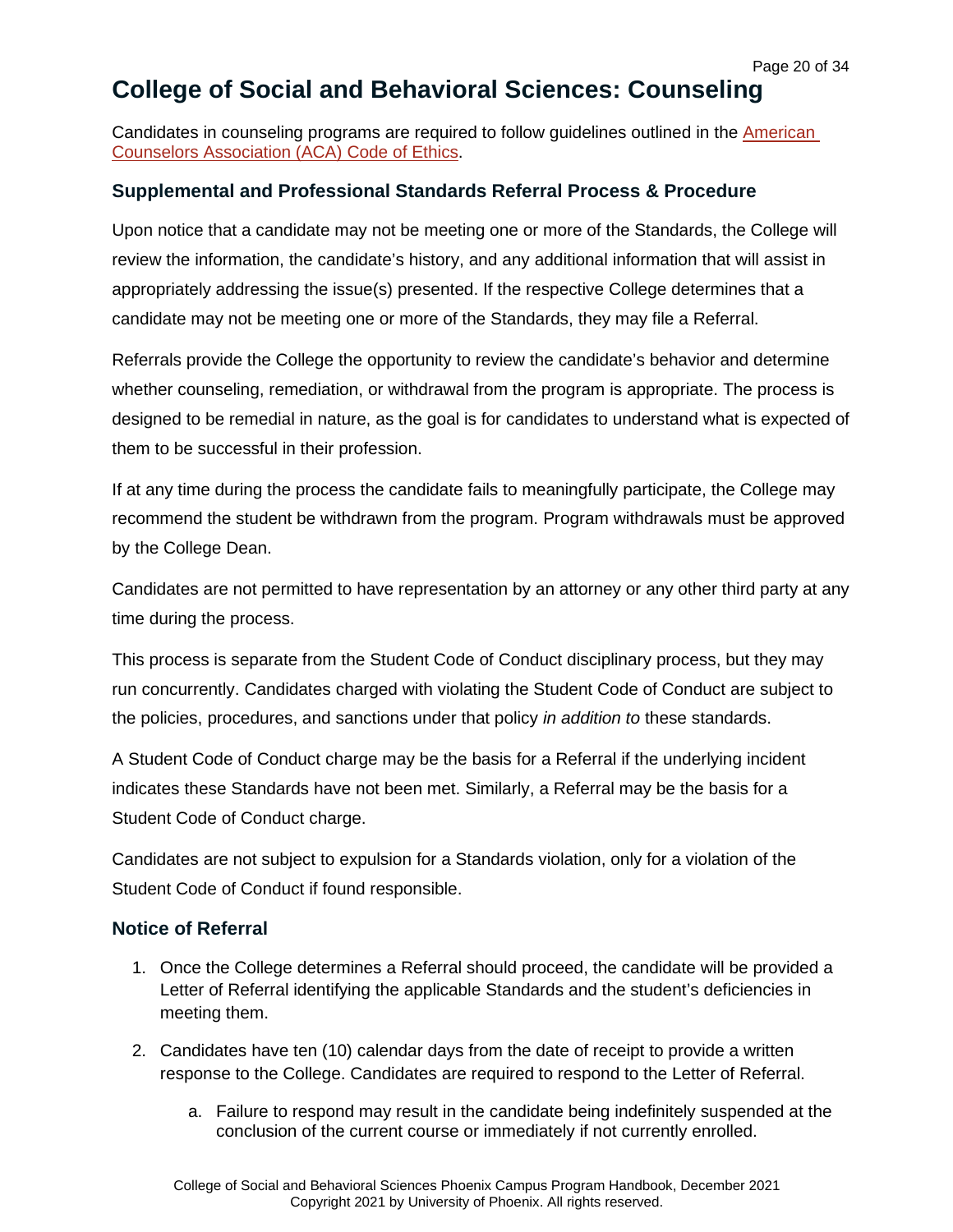- 3. The candidate is required to meet with the College for the purpose of discussing the Referral and, if necessary, developing a Remediation Plan to correct identified deficiencies.
- 4. If a candidate fails to meet with the College within thirty (30) calendar days of the date of receipt of the Letter of Referral, the candidate will be suspended at the conclusion of the current course or immediately if the candidate is not currently enrolled. The candidate will remain suspended indefinitely until the Referral is resolved.

#### <span id="page-20-0"></span>**Remediation Plan**

In the event a candidate is placed on a Remediation Plan, they will be provided with a written copy. The Remediation Plan includes what is required of the candidate and the allotted timeframe for completion. The College has final authority over the terms of the Remediation Plan, which includes the following:

- 1. The candidate is expected to maintain regular contact with the College regarding their progress, including any barriers to completion.
- 2. The candidate must complete the Remediation Plan requirements in the time prescribed and submit documentation of completion to the College for review.
- 3. After review of the documentation by the College, the candidate will be notified in writing whether the Remediation Plan was successfully completed.
- 4. If a candidate does not successfully complete the Remediation Plan, the candidate will be suspended at the conclusion of their current course or immediately if not currently enrolled. Non-completion may also result in an additional Referral.
	- a. A student suspended for failure to complete the Remediation Plan will be reinstated upon successful completion of the Remediation Plan.

#### <span id="page-20-1"></span>**Retention Committee**

For candidates with more than one Referral or who engage in serious misconduct, the College may refer students to a Retention Committee. Any candidate with a history of more than two Referrals may be automatically referred to a Retention Committee. The process includes the following:

- 1. Candidates will be notified in writing of the convening of a Retention Committee and potential outcomes.
- 2. Candidates have ten (10) calendar days from the date of notice to provide a written response.
	- a. Failure to respond may result in the candidate being suspended at the conclusion of the current course or immediately if not currently enrolled. A candidate suspended solely for failure to respond will remain suspended until the candidate's response is received and the student has met with the Retention Committee.
	- b. The candidate will be notified in writing of the decision of the Retention Committee, including any right of appeal.
- 3. Failure by the candidate to meet with the Retention Committee within thirty (30) calendar days following receipt of the notification will result in the candidate being suspended indefinitely at the conclusion of the current course or immediately if not currently enrolled.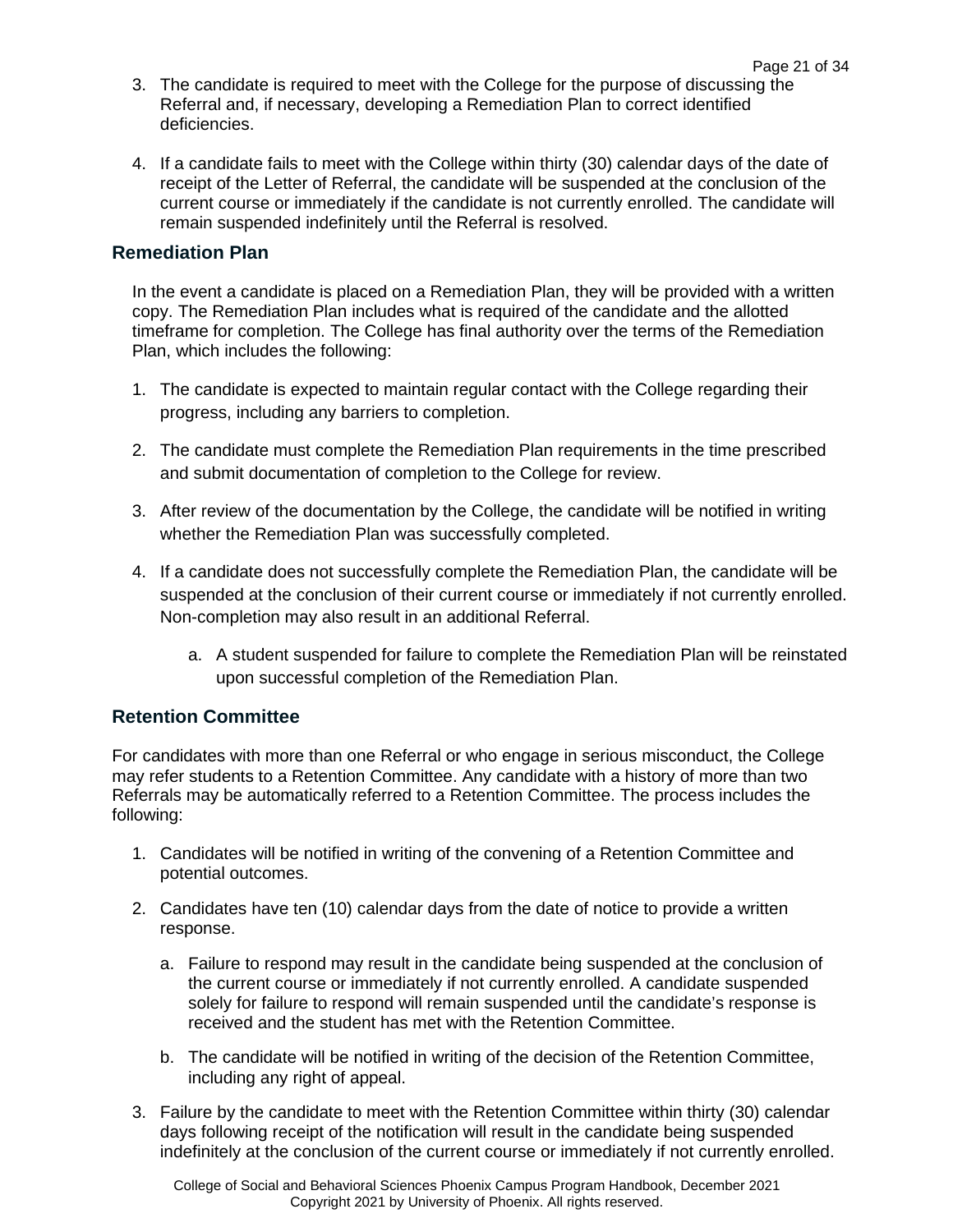A candidate suspended solely for failure to meet with the Retention Committee will be reinstated upon meeting with the Retention Committee.

- 4. The Retention Committee is comprised of one member of College leadership and two (2) faculty members within the candidate's College.
- 5. The candidate has the opportunity to address the Retention Committee and is expected to provide insight regarding the Referral. The Retention Committee and the candidate will address the issues that appear to be hindering the candidate's academic progress and possible solutions. The Retention Committee will determine whether a Remediation Plan or withdrawal from the program is necessary.
- 6. After meeting with the candidate, the Retention Committee will deliberate and make one of the following decisions:
	- a. Take no action;
	- b. Institute a Remediation Plan; or
	- c. Withdraw the candidate from the program.

#### **Decision**

The candidate will be notified in writing within seven business days of the Retention Committee's decision and information on the appeal process if applicable. Any decision by the Retention Committee is part of the candidate's record and may be taken into consideration should the candidate receive any future referral. The following further explains the Committee's decision:

#### **1. Take No Action**

- a. No further action steps are necessary by the candidate.
- b. A decision to take no action is final and cannot be appealed.

#### **2. Institute a Remediation Plan**

- a. A Remediation Plan will be instituted according to the above-titled section.
- b. A decision to institute a Remediation Plan is final and cannot be appealed.

#### **3. Withdraw the Candidate from the Program**

- a. Upon a decision that the candidate be withdrawn from the program, the candidate will be scholastically suspended.
- b. A summary report, generally containing findings and recommendations, will be forwarded to the College Dean, who has the ultimate authority to accept, reject, or modify the recommendation of the Retention Committee and render a final decision.
- c. The candidate has the right to appeal a final program withdrawal to the Central Administration Appeals Committee (CAAC).
	- i. The candidate must file a written statement within ten (10) calendar days of receipt of the decision. The notification will provide the student with information on submitting such appeal.
	- ii. If no appeal is filed within ten (10) calendar days of receipt of the decision, the program withdrawal is final, and the student will remain scholastically suspended.
- d. Central Administration Appeals Committee details: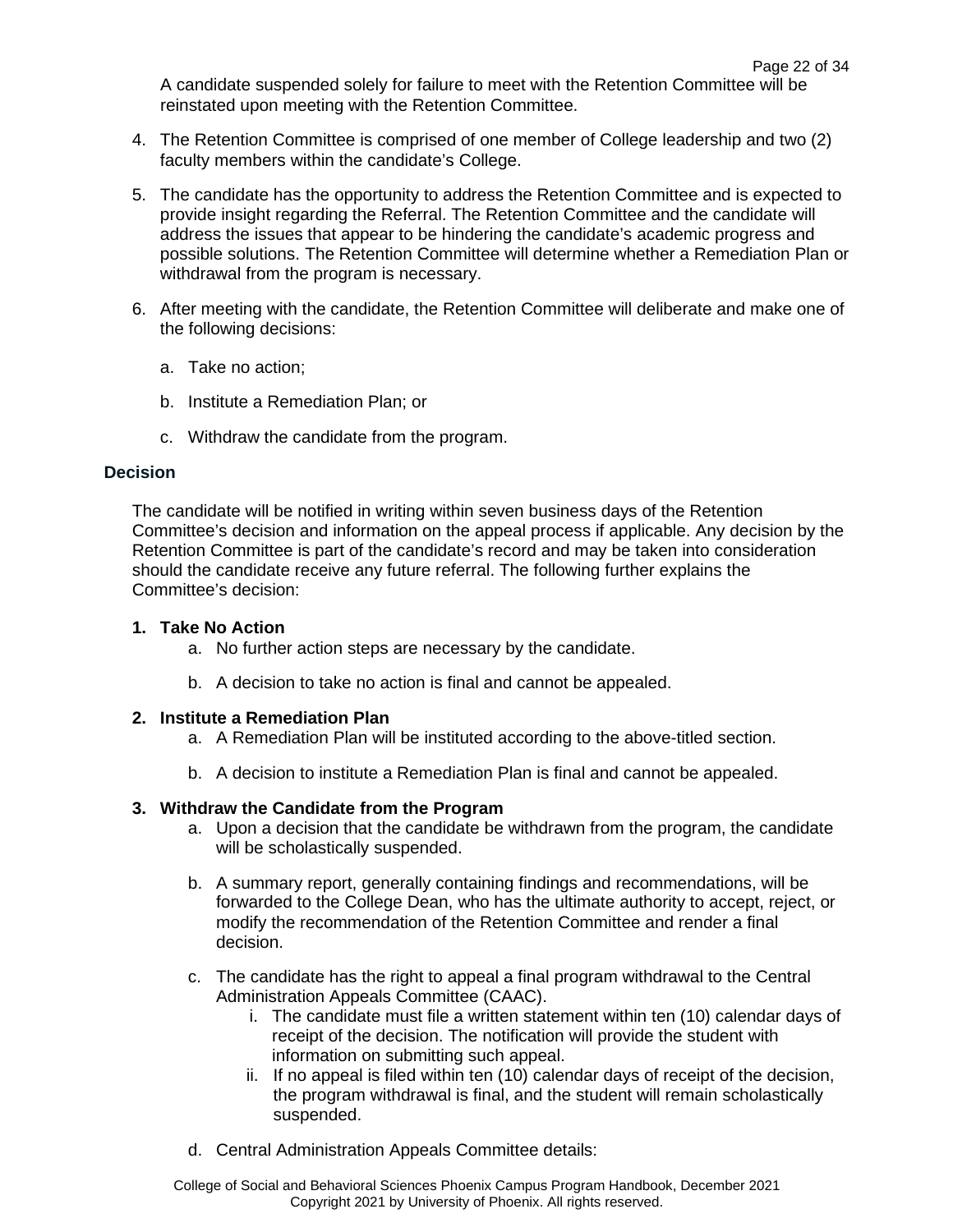- i. The CAAC is comprised of three senior University representatives, at least one of which is from the appropriate College.
- ii. The CAAC reviews information provided by the College, including any information considered by the Retention Committee and the candidate's written appeal.
- iii. The CAAC will make one of the following decisions:
	- a. Uphold the program withdrawal.
	- b. Reverse the withdrawal and reinstate the candidate back into the program and remediate, if applicable.
- iv. The student will be notified in writing of the CAAC's decision.
- v. The decision of the CAAC is final.

### <span id="page-22-0"></span>**Academic Graduation Requirements**

#### <span id="page-22-1"></span>**Counselor Preparation Comprehensive Examination (CPCE)**

Students in the online MSC/CCMH program must take and pass the Counselor Preparation comprehensive Examination (CPCE). Students must pass the CPCE with a minimum score. The CPCE is an exit exam and preparatory for the National Counselor Examination (NCE) and/or the National Clinical Mental Health Counseling Examination (NCMHCE), one or both of which are required for licensure in all states, and which address the core areas of competency. Counseling programs at the University of Phoenix prepare students to sit for the exams. Students are eligible to take the CPCE after completing all prerequisite coursework leading into practicum and internships.

#### <span id="page-22-2"></span>**Grade Requirements**

All courses require a grade of "B-" or better. Any grade below a grade of "B-", an In Progress (IP) grade, or an Incomplete grade ("I"), do not meet academic progression requirements for the program. Students who receive one of these grades may not enroll in any additional coursework until a grade of "B-" or better is awarded. MSC students will be placed on Scholastic Disqualification if a "B-" or better is not earned.

### <span id="page-22-3"></span>**Collaboration at University of Phoenix**

Collaboration stimulates creativity, speeds innovation, and makes students valuable to employers who expect students to be able to work effectively with teammates/colleagues. Throughout the program students function within a team as both a leader and a team member. Students will embrace diversity, treat others with respect, and work with classmates to develop more powerful ideas collaboratively than they might have on their own.

Through active collaboration, students will gain valuable experience and insight from people around them who will challenge them to grow as an individual and as a team member. This concept is vital in the field of professional counseling, where collaboration is the expected standard.

#### <span id="page-22-4"></span>**Standards for Collaborative Teamwork**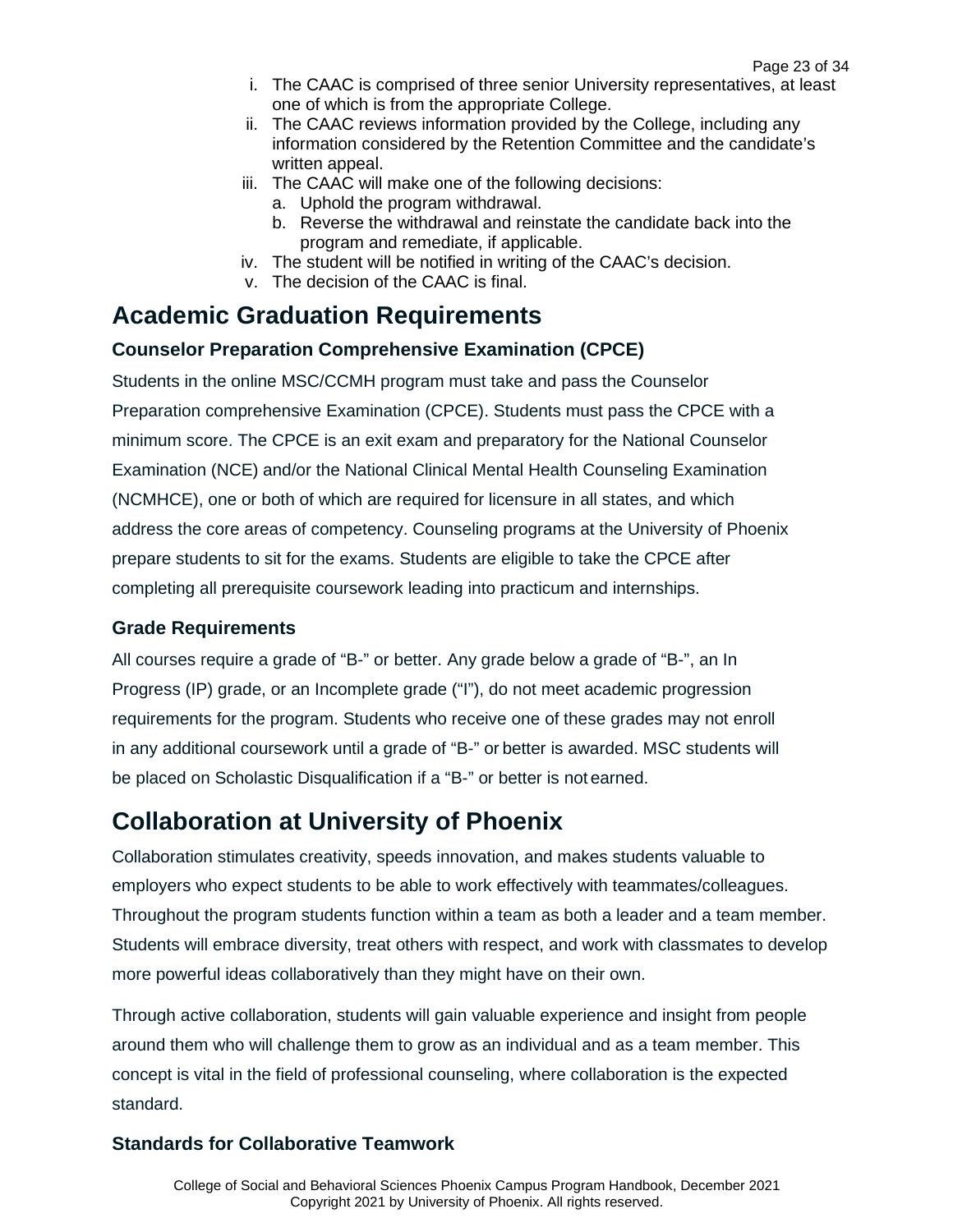- 1. Members develop perspective and goals for the group.
- 2. Members develop effective work plans, meeting schedules, and assignments.
- 3. Members are clear about goals for work products.
- 4. Members develop and agree upon standards of group member performance.
- 5. Members effectively manage conflict and resolve problems within the group.
- 6. Members share workload equally.
- 7. Members build consensus and effectively share in decision making.
- 8. Products of the group process (oral presentations, papers) are cohesive and present the image of a single product, rather than a collection of individual products.
- 9. Tasks are completed on time and meet established requirements.

### <span id="page-23-0"></span>**Class Participation Guidelines**

Grading the student, both individually and as a group member, is a complex task for the faculty member. The philosophy of the University of Phoenix is to encourage active student participation each week to augment the learning; thus, faculty members must be able to grade participation objectively and subjectively.

Part of the student's grade is derived from class participation or is a factor in collaborative assignments. Outlined below is a suggested class participation guide:

- 1. In class participation the student:
	- Contributes to group discussion frequently
	- Chooses topics relevant to the topic being presented in class at that time
	- Is interested in class and faculty discussion
	- Actively listens to others
	- Leads group discussion
	- Serves as group spokesperson
	- Relates theory to practice in group discussion
	- Asks questions
	- Is prepared for group discussion
	- Enhances the group presentation
- 2. In class involvement, the student:
	- Arrives prepared to each class
	- Shows interest in faculty and class discussion
	- Asks pertinent questions in class
	- Relates theory to practice
	- Contributes to class discussion frequently
	- Does not dominate or monopolize group discussions
	- Tries to involve classmates in discussions

### <span id="page-23-1"></span>**University of Phoenix Approved Writing Style Guide**

The University of Phoenix-approved writing style guide is the *Publication Manual of the* 

*American Psychological Association*, *Seventh Edition*. As a suggestion, purchase the manual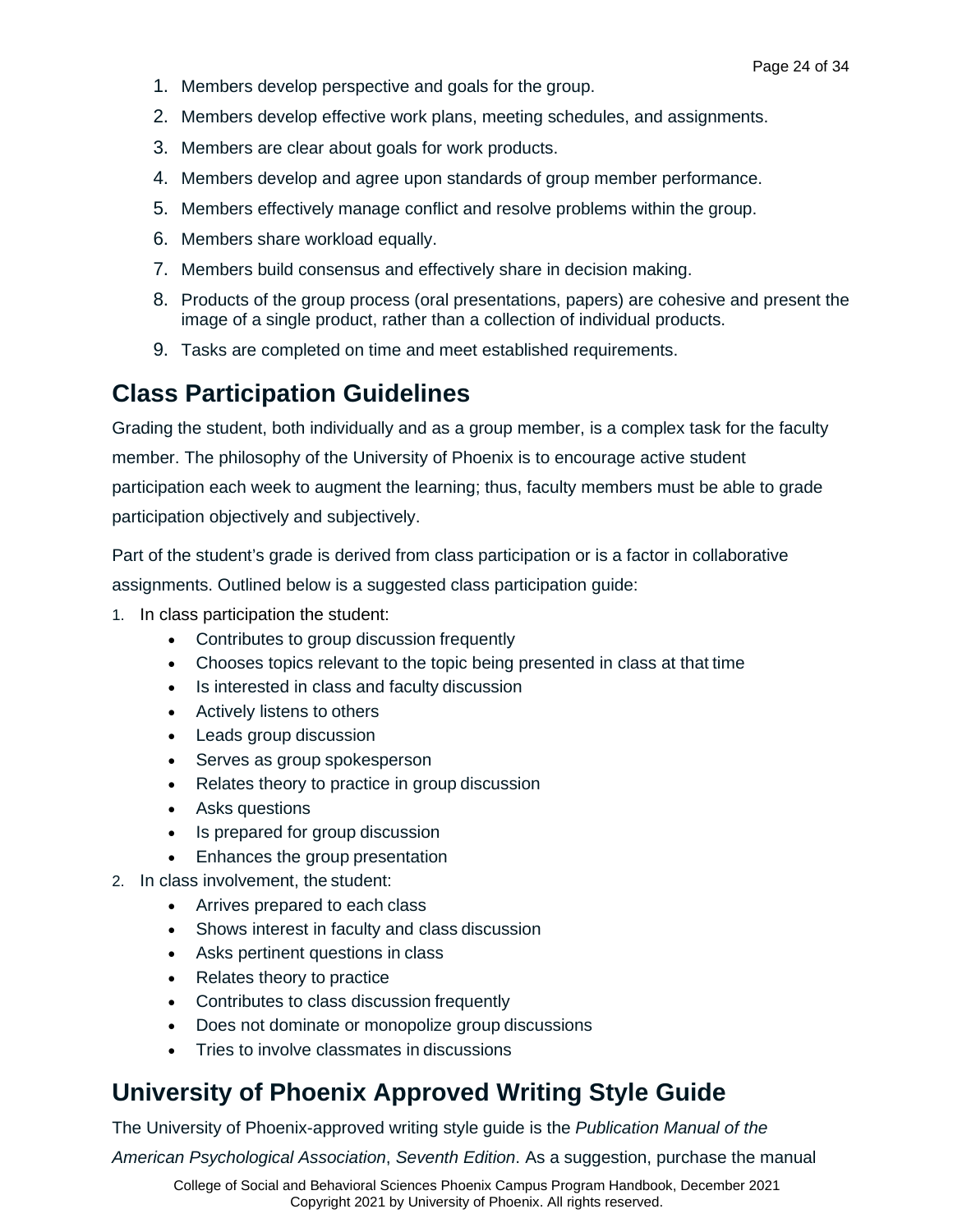before the first course of the program as it will be useful throughout your program. In the University of Phoenix Course Materials, this book is referred to as both the *APA Manual* and the *University of Phoenix Approved Style Guide*. *Students are expected to have well-developed writing skills appropriate for graduate level work and to understand APA writing style format to be accepted into the program.* Graduate school requires a good deal of writing in each class. Further, it is a professional expectation in counseling.

The APA manual contains specifications for researching, writing, documenting, and formatting typewritten work. The nature of each assignment will dictate which section of the manual is useful. For example, students might consult the manual to determine how to outline a five-page paper, create citations, and format the paper (including title page and reference page). The [Center for Writing Excellence](https://multimedia.phoenix.edu/cms/cwe) provides a tutorial on APA style for students and faculty.

### <span id="page-24-0"></span>**Academic Appeal Policies**

In addition to the appeal policy detailed above in the Supplemental and Professional Standards process, the University has established specific processes for students to submit grievances for violations or misapplication of a current policy, procedure, or established practice. Except as otherwise provided, students should first attempt to informally resolve their concerns with the department representative(s) involved or a supervisor. If the issue cannot be resolved through informal means, the student may file a formal grievance in writing with [Resolution Services](https://www.phoenix.edu/about_us/contact_us/dispute-management.html) for an impartial evaluation. For additional information please refer to the Academic Catalog.

The University has also established student appeals process for exceptions to academic policies through the Student Appeals Center (SAC). Exceptions may be granted based upon academic rationale and the student's individual circumstances. Students must provide the reason(s) why an exception should be granted, refer to each specific policy being appealed, and provide all relevant supporting documentation. The SAC determines the eligibility of the request and whether it will go forward. If a student's initial SAC appeal is denied that decision may be reviewed by a SAC 2nd Level Committee if the student provides new information not previously considered. SAC decisions are ineligible for appeal through any other entity within University of Phoenix.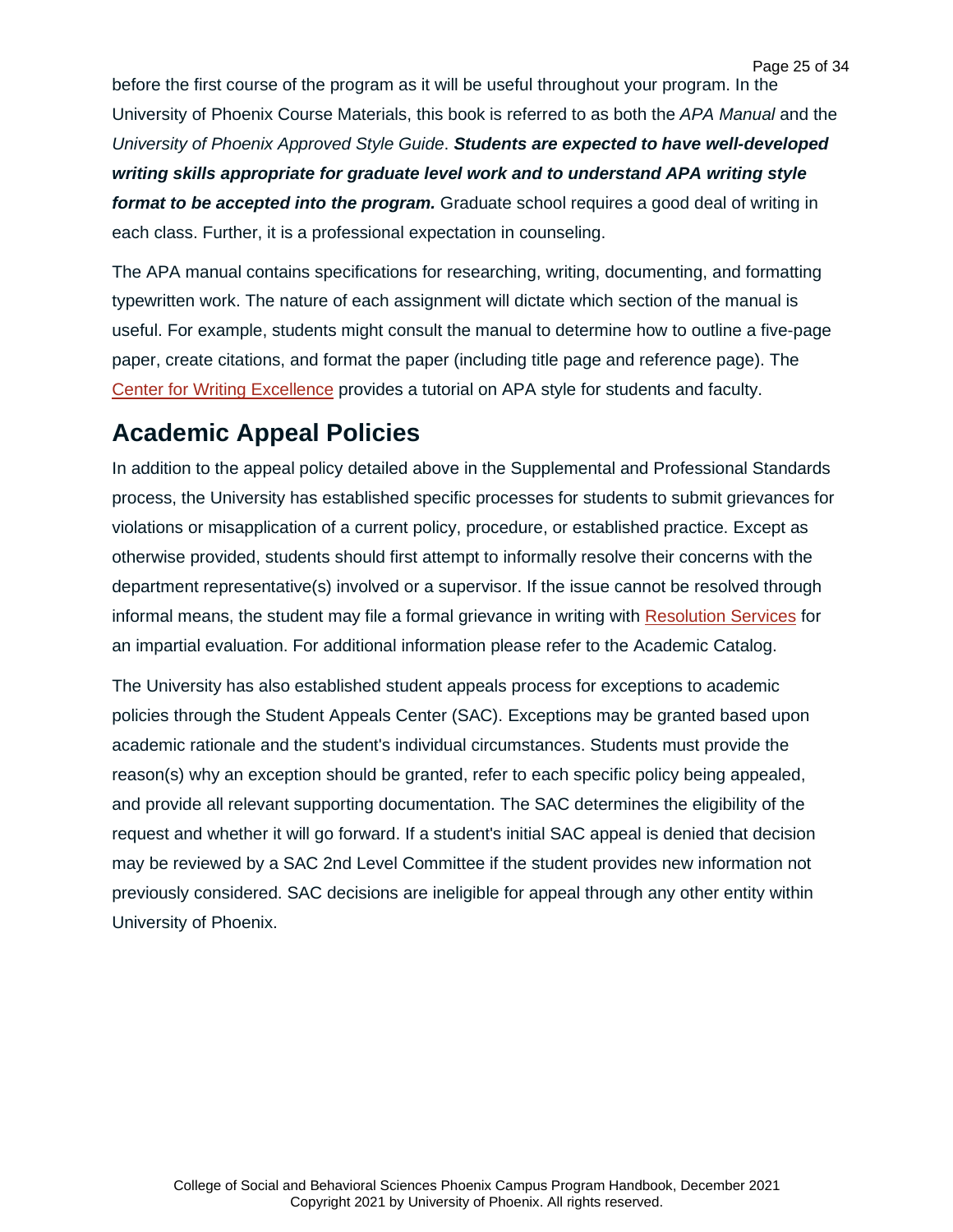## <span id="page-25-1"></span><span id="page-25-0"></span>Section 4: Field Experience/Clinical Placements **Field Experience/Clinical Placements**

Students will attend a pre-practicum/clinical placement orientation, CCMH/592O, prior to the beginning of their initial clinical placement course. CCMH/592O is a 1-night, 4-hour course where students will review practicum/internship information in the program handbook about practicum and internship training, requirements, forms, and processes for working with the Field Placement Center team and faculty Clinical Coordinator to secure a field placement site.

Practicum and internship courses are supervised clinical experiences that provide opportunities for students to counsel clients in community settings. The Phoenix campus Counseling Skills Center (CSC) is equipped with private counseling rooms, a small group meeting room, video/audio recording technology, a bulletin board for information sharing, and internship site compendium for practicum and internship students. Practicum is a highly supervised opportunity for students to begin working in a clinical environment. Students do not begin Practicum and Internship until the last year of their studies after fulfilling all requirements for clinical placement.

Practicum and Internship courses include opportunities for students to work with diverse populations in multiple modalities. The clinical placement courses represent continued experiential training and 700 total hours of documented direct and indirect clinical work. Site Supervisor Evaluations of student performance assist in determining areas of focused training completed during clinical courses. Students also have an opportunity to evaluate both their site and site supervisors.

## <span id="page-25-2"></span>**Eligibility**

To be eligible for practicum/internship, students must have fulfilled the appropriate course prerequisites. If you have questions, contact your Academic Counselor.

Students must also be enrolled in a practicum/internship course before clinical placement activities can begin. Course numbers by program are as follows:

- CCMH/592: Practicum in Clinical Mental Health Counseling
- CCMH/597A: Internship A
- CCMH/597B: Internship B

#### <span id="page-25-3"></span>**Practicum CCMH/592**

This is a course that focuses on the assessment and continuing development of counseling and clinical documentation skills. Students have a variety of opportunities to receive feedback and to evaluate their ability to integrate theory into practice. Students determine their styles and strengths as professional counseling practitioners, as well as identify areas needing further development. Individualized practice sessions, case management skills, and feedback are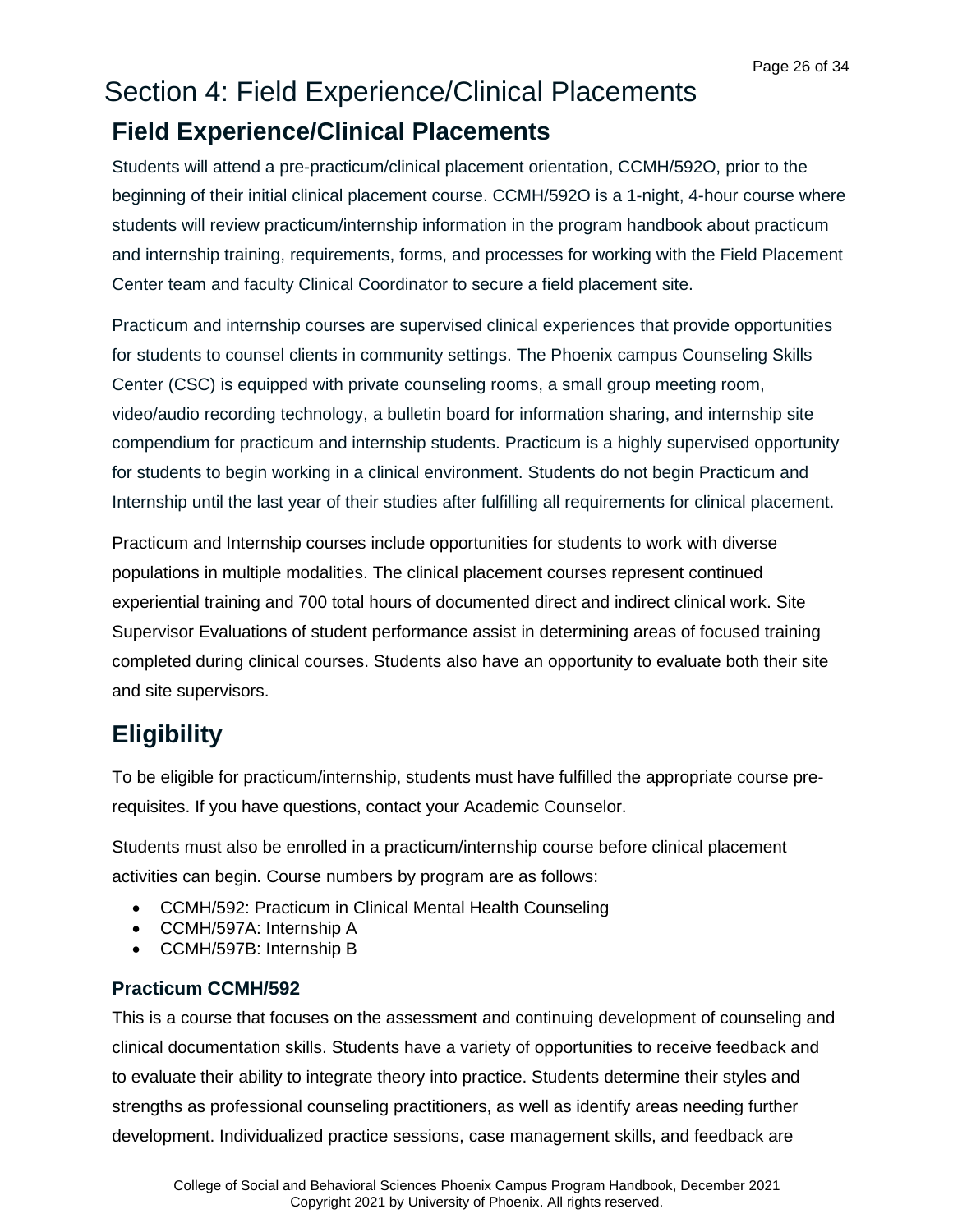Page 27 of 34 designed into the course. Students must complete 100 total hours, including 40 direct service hours, and are required to complete the course over a 10-week period.

#### <span id="page-26-0"></span>**Internship CCMH/597A & CCMH/597B**

The Internship is a clinical experience required of all MSC/CCMH students. The internship is divided into two courses, each lasting 15 weeks. Students research and apply to community agencies where they will provide clinical counseling to clients under the direction of an approved licensed site supervisor. Internships are divided into two 300-hour sections, totaling 600 hours. 240 of the 600 required hours must be direct client contact.

### <span id="page-26-1"></span>**Professional Liability Insurance**

Students are required to obtain Professional Liability Insurance prior to direct client contact in clinical courses. Students must provide proof of insurance with a Certificate of Insurance in their name at the first clinical placement course workshop (Week 1). Student membership in the American Counseling Association (ACA) will provide the opportunity to obtain Professional Liability insurance at no cost as part of membership benefits.

### <span id="page-26-2"></span>**Site Placement**

The University enters into contractual agreements with clinical placement sites. These agreements clarify expectations and seek to ensure students have a rich clinical training and supervision experience. It is important for students to understand that they will not be placed by the university at an agency. *Students must select a clinical placement with one of the*  approved, contracted sites on record. The list of approved sites is available to students after passing Portfolio II, generally during the Practicum Orientation workshop.

Students are encouraged to make careful decisions regarding the selection of clinical placement sites. Students are required to secure their own clinical placement site selected from the list of approved sites. Work and home schedules may require adjustment to work effectively with the site requirements and meet the clinical service hour requirements for each course and for licensure.

### <span id="page-26-3"></span>**Responsibilities and Expectations for Clinical Placements**

It is every student's personal responsibility to apply, present professionally, submit a cover letter and resume, and interview for the position at the selected agency (if an interview is required by the agency). There may be additional requirements such as background checks or fingerprinting required at the selected site. We recommend that students consider a variety of sites to ensure timely placement and to receive a wide range of experience. Upon being offered a practicum or internship position, submit paperwork required by the campus, which includes the signed Supervision Contract from the site supervisor.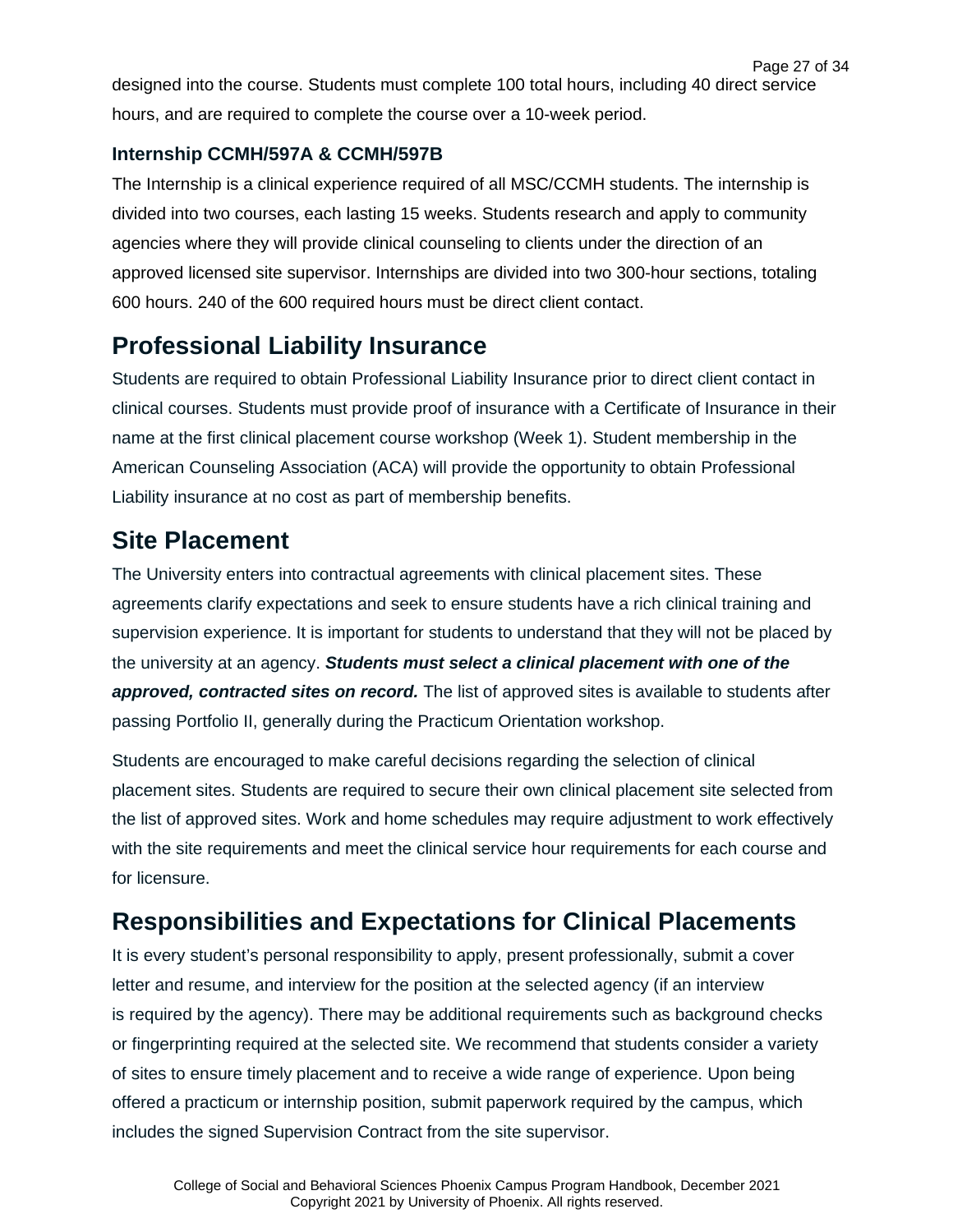Students are expected to perform the agreed upon duties while supervised by the site supervisor and practicum/internship instructor. Students are expected to be on time and always demonstrate professional and ethical behaviors. Students are required to attend supervision on site as well as in weekly practicum/internship classes. Students are required to submit an up-todate weekly log of their practicum/internship activities to their site supervisor and course faculty member for a signature. Signed weekly logs are uploaded to TK20 in Blackboard Ultra.

### <span id="page-27-0"></span>**Group Supervision**

Students are required to attend group supervision meetings with the practicum/internship course faculty supervisors. Attendance and participation in 1.5 hours of weekly, synchronous group supervision is a mandatory requirement for all field experience students. If a student misses more than one supervision meeting during the course, he or she will be required to retake the course. Arriving habitually late is not viewed as professional behavior and may impact your grade. Being more than 15 minutes late will result in an absence. To facilitate full attention and active participation, students are required to be in a confidential setting during group supervision.

### <span id="page-27-1"></span>**Safety Policies and Procedures for Home Visits**

If services are to be provided at a client's home instead of at an agency's location, clinic, hospital, or care facility, the agency agrees to implement formal policies and procedures to protect the safety of the student's educational experience. These policies include student training on safety protocols, check-in and check-out procedures, client screening processes, permission to use mobile phones, and the accompaniment of an agency supervisor to all inhome service sessions. Under NO circumstances should students provide in-home services without an agency supervisor being physically present. Before starting any agency-related assignments or home visits, the agency must provide written policies and procedures on safety protocols. Students must also sign a statement acknowledging that they've received a copy of the agency's written policies and procedures as well as notice of the applicable training that will be provided to the supervising University faculty member. The agency is responsible for any claims or damages brought by any student, client, or third party arising out of in-home service care. Additional information is provided in the agency Affiliation Agreement.

Additionally, students are required to fulfill all agreements with the placement site and are not allowed to leave the site until the internship course is complete even if they have completed their hours.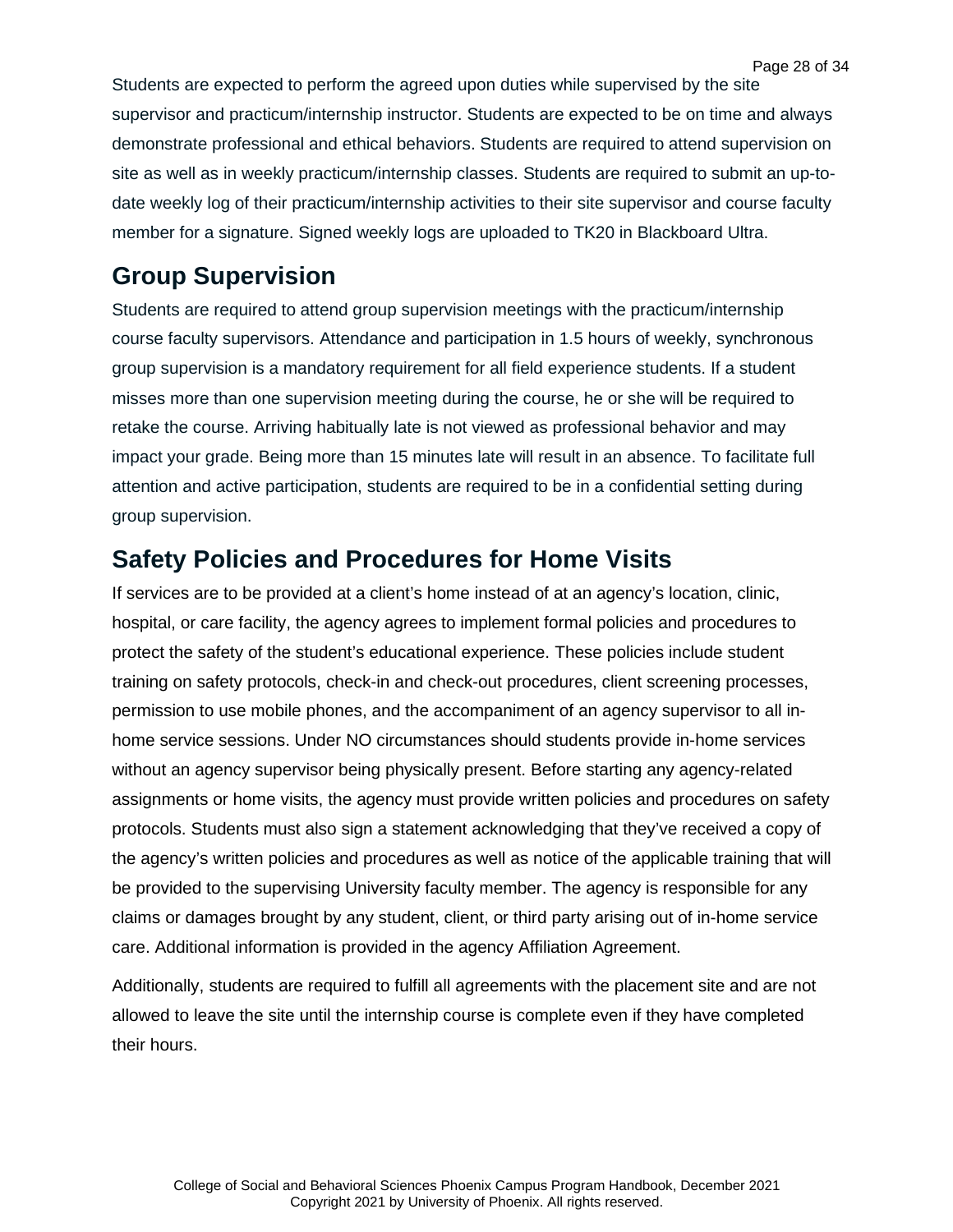### <span id="page-28-0"></span>**Practicum/Internship Hours Carryover Policy**

Hours acquired during practicum (CCMH/592) are contained within the practicum course and cannot be carried over into internship A (CCMH/597A). Students who are deficient less than 50 hours in the Practicum course will be allowed to progress into their internship courses with an IP grade but will not be able to accrue internship hours until their practicum requirements have been satisfied. Students will be required to complete the *Summary of Service* form and have it approved by their faculty member. This form will be submitted to the internship faculty member. Students who do not acquire at least 50 hours in the practicum course will be required to re-take the course.

Hours acquired in Internship A (CCMH/597A) may be shared with internship B (CCMH/597B). Up to 20% of additional or deficit direct hours acquired in Internship A may be carried over to Internship B. Internship A requires 120 direct hours, therefore a student having 96 hours or more in internship A is able to pass to internship B and make up the extra hours in Internship B. Likewise, a student with up to 24 additional direct hours may carry those forward and count them as already completed in internship B. This requires: 1) the University supervisor to consult with the site supervisor to verify the student's skills are progressing adequately; 2) if the university supervisor then determines that it is appropriate to allow the student to carry forward hours (either extra or deficit), then; 3) the student completes the *Summary of Service*  form and sends it to the Field Placement coordinator; 4) the Field Placement Coordinator uploads the form from TK20; 5) the student will be responsible for uploading the *Summary of Service* form in TK20, verified by the course facilitator.

Students who choose to take a leave of absence from the program are not eligible to continue in clinical placement accruing hours.

### <span id="page-28-1"></span>**Paid Practicum/Internship Policy**

Paid practicum/internships are allowed. If student's complete practicum/internship hours at their place of employment, they must be supervised by someone other than their employer supervisor; they must complete their hours doing something unrelated to their employment duties and they may not complete practicum/internship hours during their regular hours of employment. For example, if a student's regular work hours are 8 a.m. to 5 p.m., they may complete required practicum/internship hours between 6 a.m. and 8 a.m. or between 5 p.m. and 9 p.m.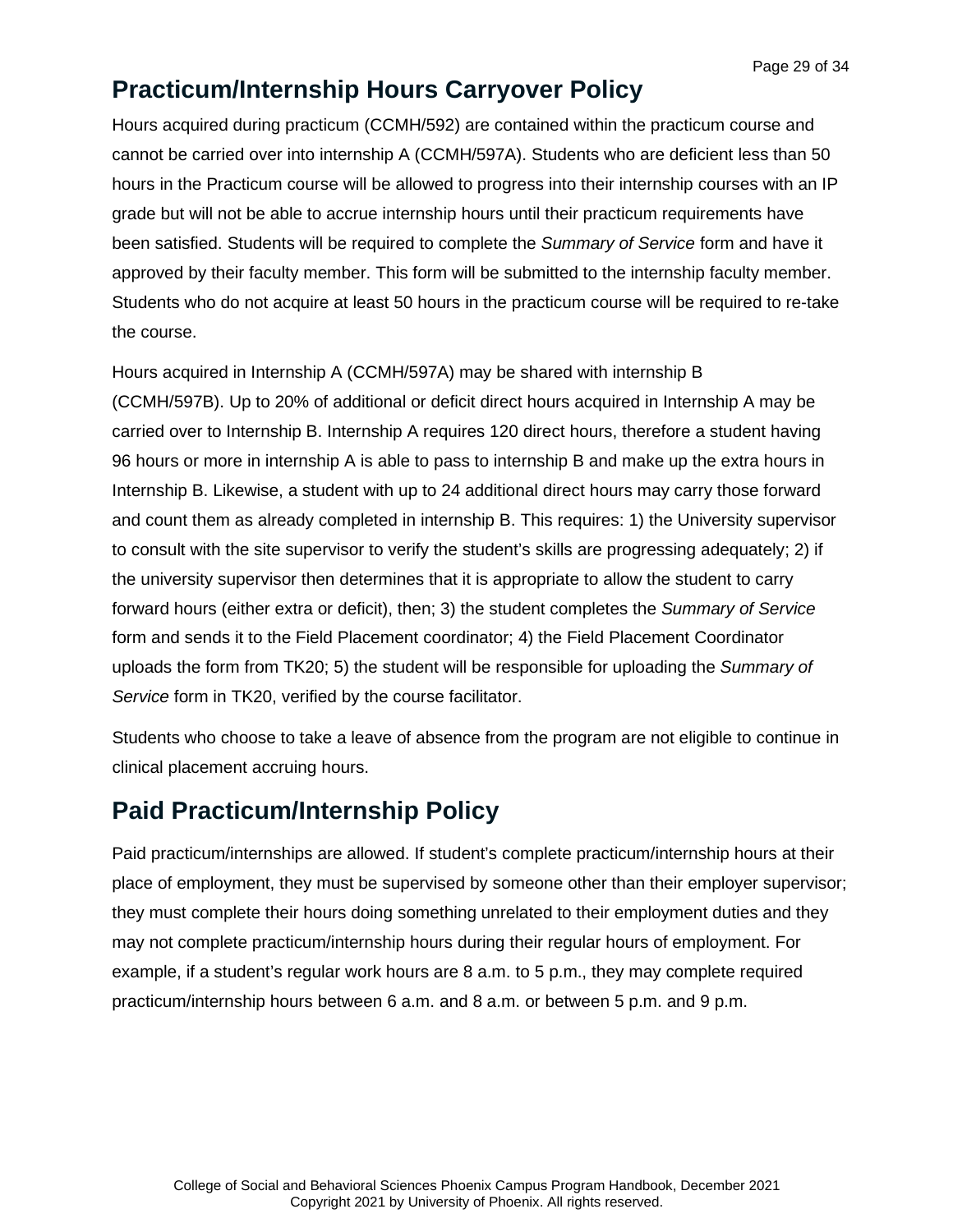## <span id="page-29-0"></span>Section 5: Faculty

### <span id="page-29-1"></span>**Faculty Overview**

Faculty members for the online MSC/CCMH program are leaders in the local counseling community. Faculty have distinguished themselves through education, scholarship, leadership, effective practice, and professional service.

### <span id="page-29-2"></span>**Relationships Between Students and Faculty**

Faculty and students follow ACA Ethical Code guidelines regarding unacceptable relationships (ACA, 2014, F.10.a-e) and potentially beneficial relationships (ACA, 2014, F.10.f).

## <span id="page-29-3"></span>**Faculty Advisors**

The online MSC/CCMH degree program provides faculty advising for counseling students. Faculty advisors help students with their graduate program by providing support for student learning. Faculty advisors serve as mentors, encourage and assist in the development of a professional counseling identity and promote student specific professional career goals and development. Faculty advisors help track student progress through the entire program and offer professional guidance to students as they navigate graduate school challenges. Faculty advisors will also communicate about opportunities for participation in professional organizations and conferences, as well as counselor-related research.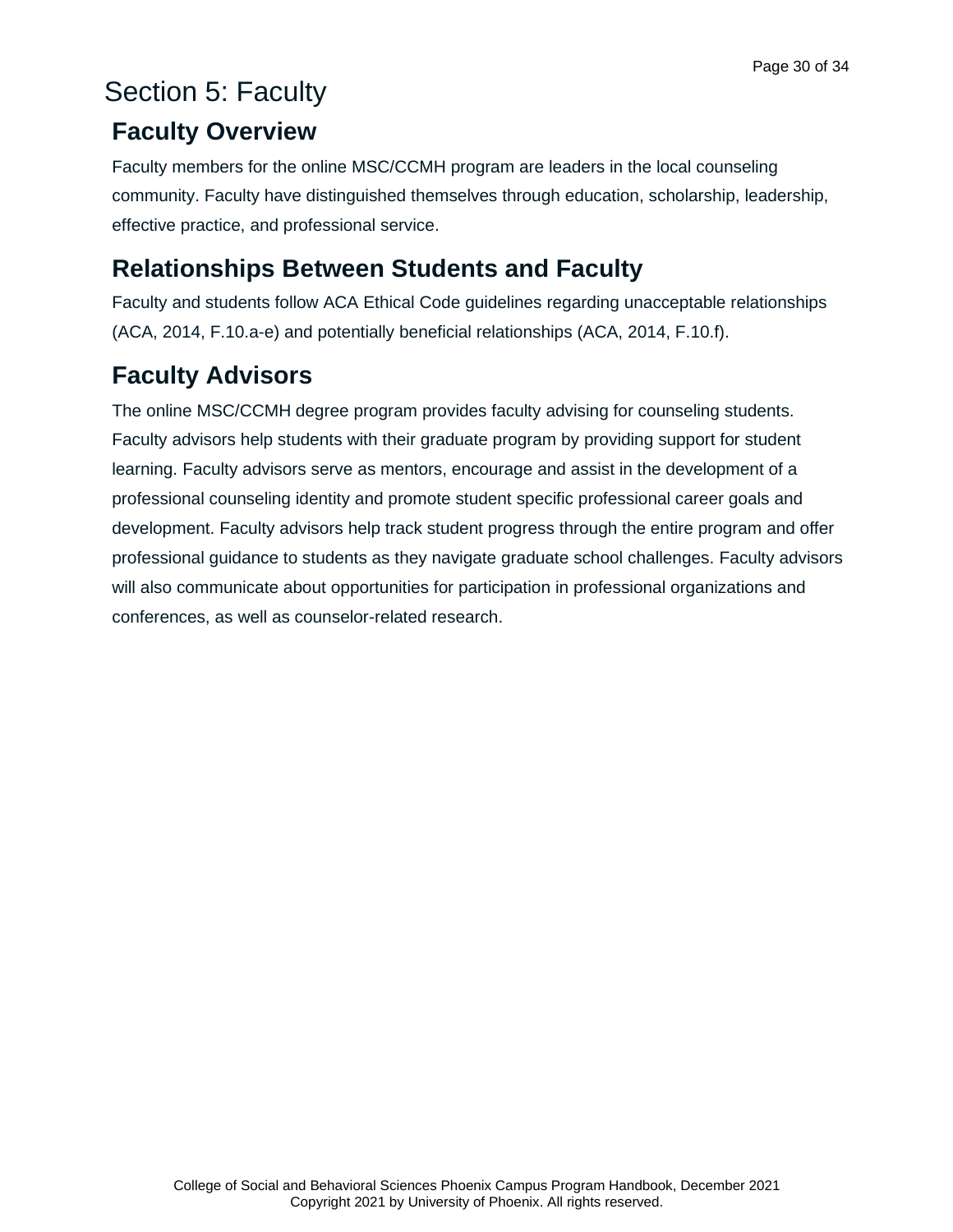## <span id="page-30-1"></span><span id="page-30-0"></span>Section 6: Resources **Counseling Skills Center**

The Phoenix campus MSC/CCMH program provides a counseling training facility referred to as the Counseling Skills Center (CSC). The CSC is equipped with private counseling rooms, a small group meeting room, video/audio recording technology, a bulletin board for announcements and clinical course placement information. In addition, the CSC has testing materials and a library of counseling resources, including textbooks, videos, and testing materials.

## <span id="page-30-2"></span>**Procedures for Disseminating Information**

It is important that students are aware of programmatic changes, current professional and academic events and learning opportunities. Students receive information through mass emails, faculty announcements in class, in the electronic forums/Blackboard classroom, and the program message board located in the Counseling Skills Centers.

## <span id="page-30-3"></span>**Professional Affiliations**

Students are encouraged to join the American Counseling Association (ACA). In addition, students are encouraged to participate by attending meetings, volunteering time and services, submitting manuscripts for publication, attending conferences, and speaking at conferences.

Academically eligible students will be invited to join Chi Sigma Iota, the Counseling Academic and Professional Honor Society International, which promotes scholarship, research, professionalism, leadership, and excellence in counseling.

### <span id="page-30-4"></span>**Online Resources**

The CCMH program offers several online resources to facilitate learning and development of core competencies. The University of Phoenix classroom includes student textbooks in electronic format, an extensive online library (the University Library) with multiple databases, information about the local campus, access online support, and links to assistance with educational tasks (such as writing, researching, and subject tutoring). Students will access the University of Phoenix classroom throughout their program.

## <span id="page-30-5"></span>**Endorsements**

Students may submit any requests for program endorsements related to credentialing and employment through the Field Placement Team, who will evaluate and provide such endorsement in consultation with Accreditation and Regulatory Compliance (ARC) administrative faculty and with approval and signature of the Academic Director of Counseling. Faculty may provide personal references for students, with appropriate consideration as to their knowledge of the student's progress in the program, the program the student attended, and the faculty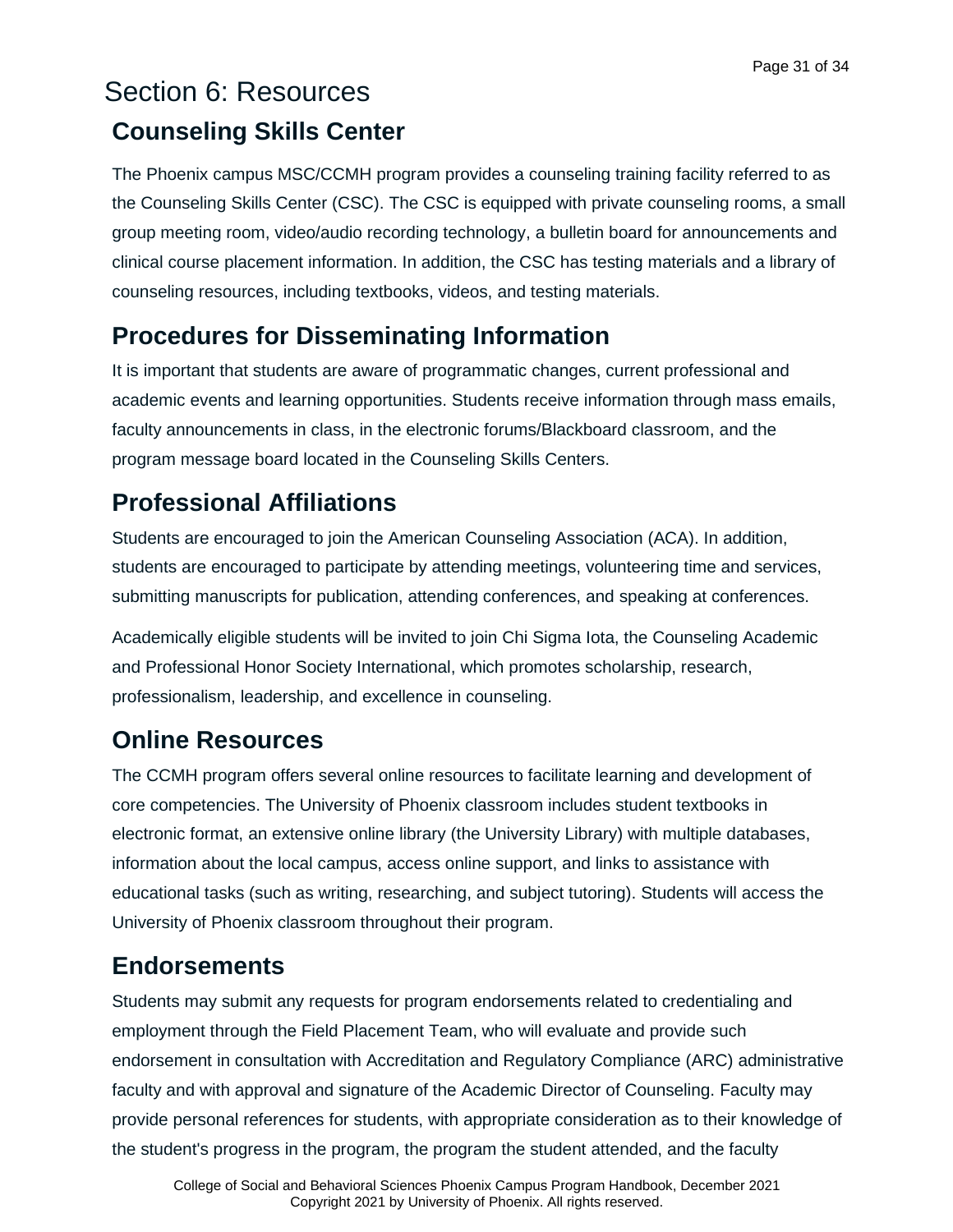### <span id="page-31-0"></span>**Student Counseling Services**

Although it is not the policy of this University to require personal or career counseling as a program requirement, the University of Phoenix recognizes personal issues can impede academic and clinical functioning because of the professional development that takes place within courses and training. Undergoing counseling as a personal growth opportunity, as well as having the experience of being a client, can be cathartic, and is generally a healthy approach to maintaining mental wellness. It is strongly recommended for all counseling professionals.

Information on counseling services is available in the Life Resource Center accessible through the student website. Students also have access to Career Services for Life® until they retire. These services include career coaching, resume building templates, and access to job boards. Links to counseling services and Career Services for Life® can be found by students in the Virtual Student Union (VSU). The VSU is a centralized hub for student resources located on the student's homepage of their student portal.

### <span id="page-31-1"></span>**Disability Services**

University of Phoenix recognizes and accepts the obligations under the Rehabilitation Act of 1973, the Americans with Disabilities Act of 1990 (ADA), and the ADA Amendments Act of 2008, prohibiting discrimination on the basis of disability and requiring institutions of postsecondary education to provide reasonable accommodations to qualified individuals with a disability in all programs, activities, and employment.

In order for the University to provide eligible students with a disability with reasonable accommodations, the student must submit an official request for services to a disability services advisor. All students seeking accommodations must contact their disability services advisor in order to begin the self-disclosure and accommodation process. University of Phoenix Disability Services Office is available to assist employees and faculty members with disabilities who request accommodations and can be found at the [University of Phoenix Disability Services](https://www.phoenix.edu/students/disability-services.html) site.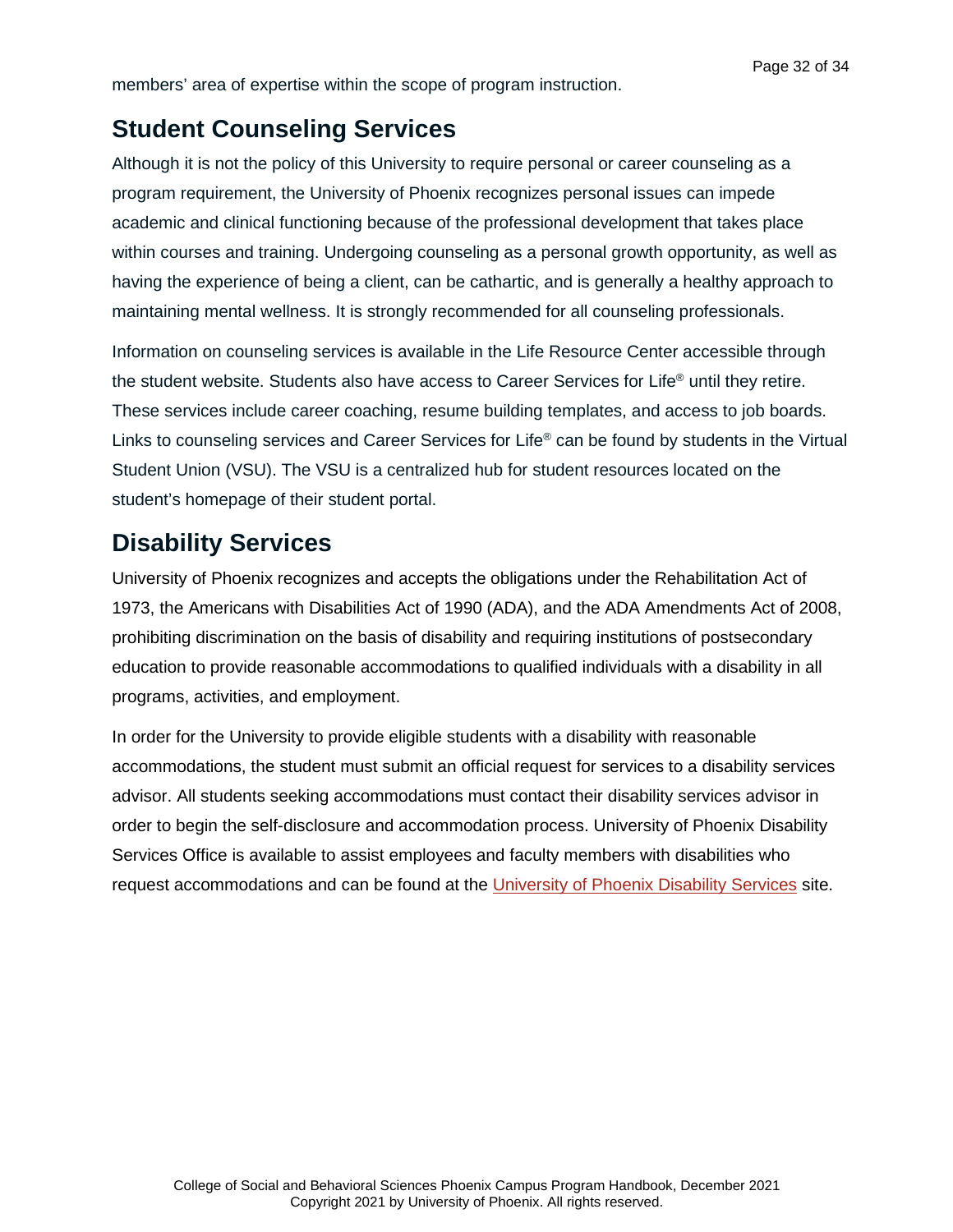## References

<span id="page-32-0"></span>American Counseling Association. (2014). ACA code of ethics.

<https://www.counseling.org/resources/aca-code-of-ethics.pdf>

Bureau of Labor Statistics. (2021, September). *Marriage and family therapists*. U.S. Department of Labor, Occupational Outlook Handbook.

[https://www.bls.gov/ooh/community-and-social-service/marriage-and-family-](https://www.bls.gov/ooh/community-and-social-service/marriage-and-family-therapists.htm)

[therapists.htm](https://www.bls.gov/ooh/community-and-social-service/marriage-and-family-therapists.htm)